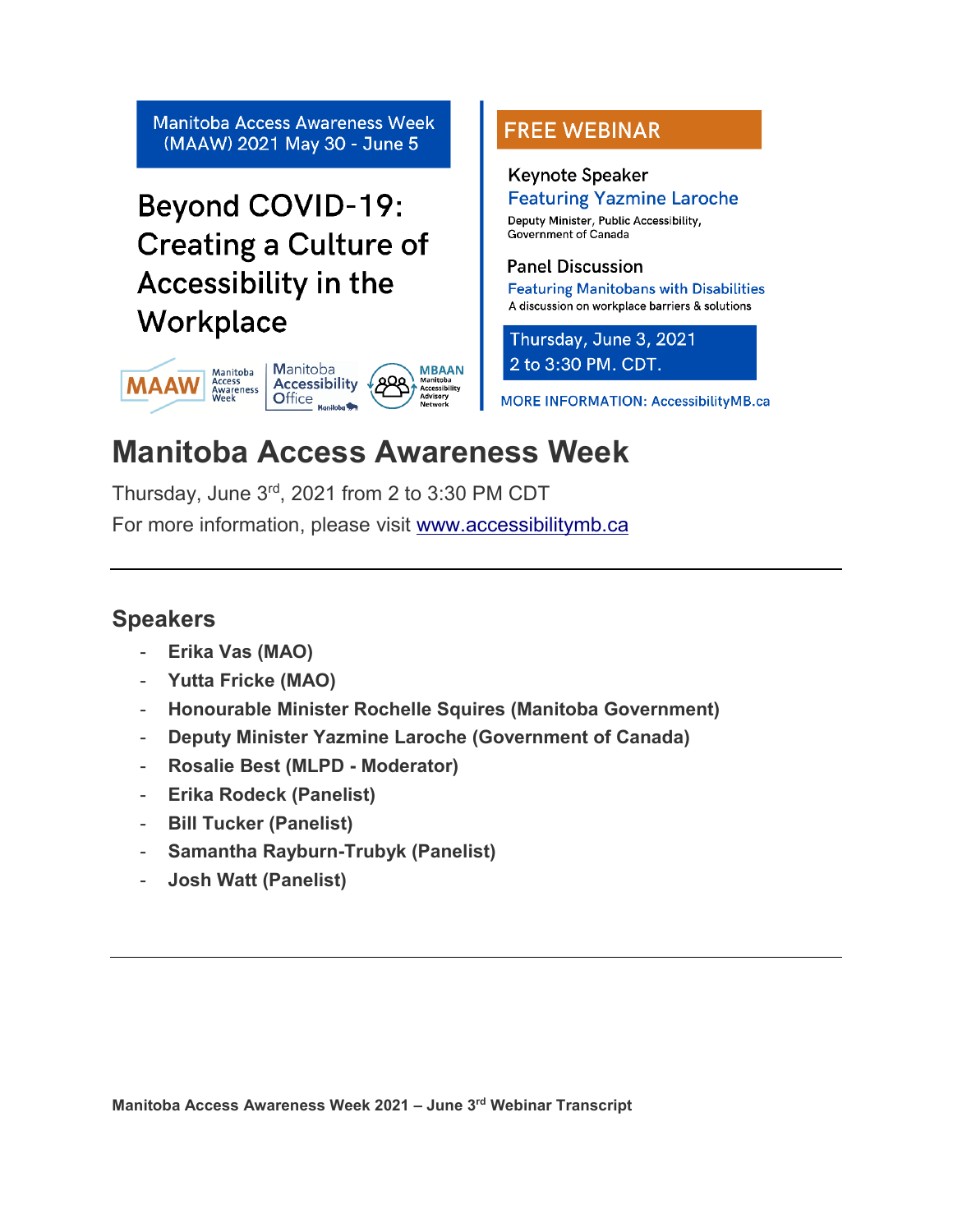# **Chapters**

- **00:00:00 – MAO Logo**
- **00:00:08 – Beginning on Webinar from Erika Vas**
- **00:02:02 – Moment of Silence**
- **00:03:20 – Webinar Outline**
- **00:04:50 – Rochelle Squires introduction and opening remarks**
- **00:09:45 – Introduction of Yazmine Laroche**
- **00:10:45 – Keynote Address, Yazmine Laroche**
- **00:40:45 – Overview of The Accessibility Standard for Employment**
- **00:48:06 – Accessibility Standard Resources**
- **00:52:05 – Introduction of Panel**
- **01:27:20 – Panel End**
- **01:28:12 – Contact Info and Thank You**
- **01:32:48 – End of video**

# **[Webinar Begins]**

# **Erika Vas (MAO) at 00:00:08**

All right, hi everyone, and thanks for joining us today. I'll just wait half a minute for all of us to get logged in and settled.

Aaniin, Boozhoo, Tansi, Wotziye, Ho/Han, Tanshi, Tunngasugitsi. The MAAW 2021 webinar is located on treaty one territory, the original lands of the Anishinaabeg, Cree, Oji-Cree, Dakota, & Dene peoples, and the homeland of the Metis Nation. We at the MAO encourage you to reflect on the history of the land that you are watching from today.

So, for technical assistance, please contact the MAO at if you want to call to 204-945- 7613, Toll-free at 1-800-282-8069 extension 7613, or email the MAO at  $mao@gov.mb.ca.$  And if you do encounter technical issues, not to worry this webinar is being recorded and it will be online later. And we also have a poll, at the end of the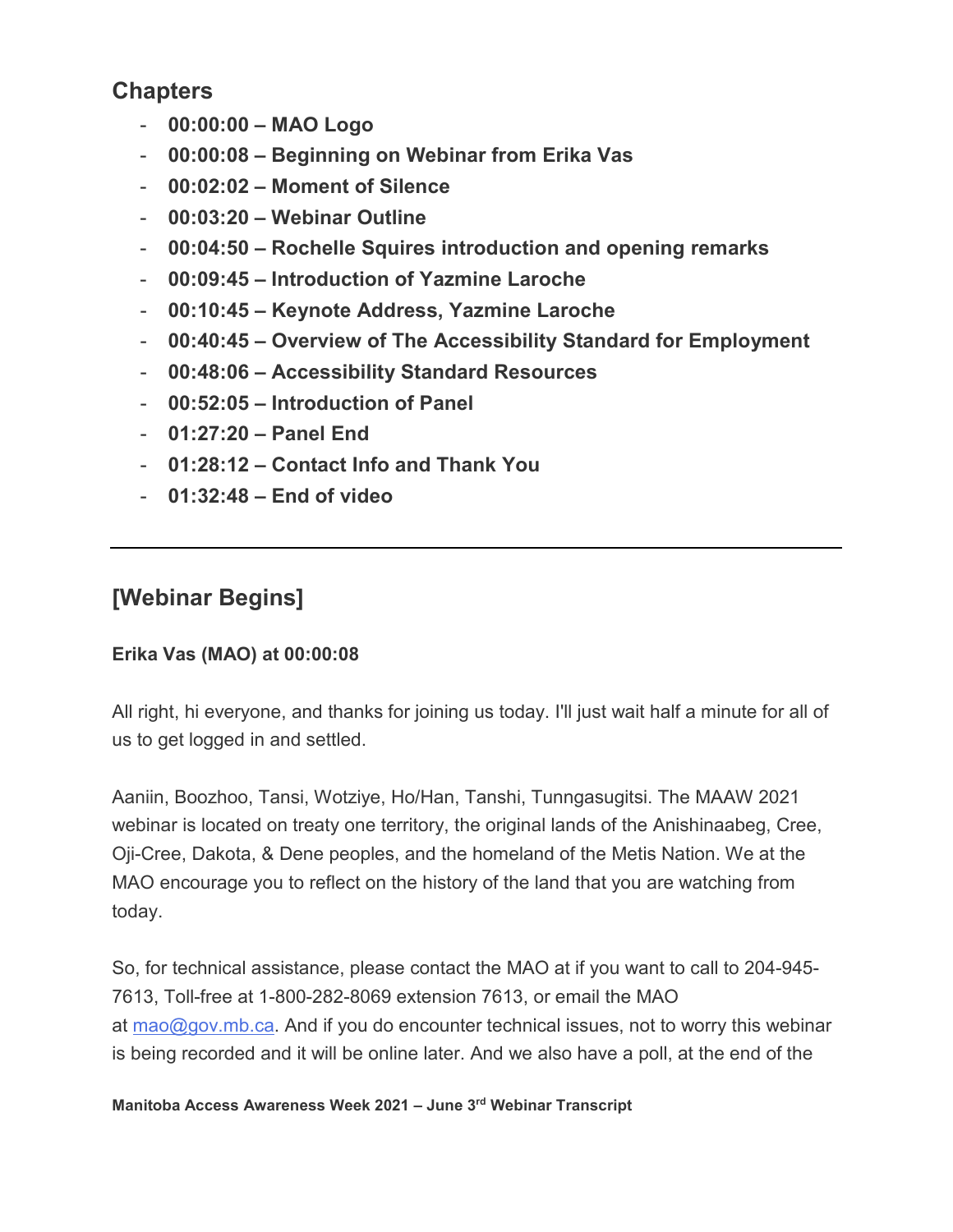webinar and we encourage you to participate, for those who are calling in you may submit your request for the questions and submit your answers by phone or by email by contacting the MAO. So now, without further ado, I would like to introduce our MC for this afternoon and the Executive Director of the Manitoba accessibility office Yutta Fricke.

## **Yutta Fricke (MAO) at 2:00**

We wish to take a moment to acknowledge the horrific discovery of the remains of 215 indigenous children at the former residential school in Kamloops. We recognize that this adds to the trauma of indigenous peoples everywhere. In the spirit of Truth and Reconciliation, we express our deepest regret and acknowledge the need to take action in meaningful and tangible ways, let us take a moment of silence to share a collective grief for the loss of these precious children.

## **[Moment of silence]**

Welcome to our second online celebration of Manitoba Access Awareness Week, my name is Yutta Fricke and I'm the Executive Director of the Manitoba Accessibility Office formerly the disabilities issues office and it's my pleasure to welcome you here today on behalf of both the office. And the Manitoba accessibility advisory network, which is a group of public sector and non-profit organizations that have helped us to plan this event today.

I'm going to begin by offering a bit of an outline of our event, which will begin momentarily with greetings and open room opening remarks from Minister Squires from the Manitoba government. This will be followed by a keynote address by Deputy Minister, Yazmine Laroche from the government of Canada. Then, I will offer a bit of an overview of the accessibility standard for employment, which is kind of the foundation of today's webinar. That will be followed by one of our highlights a panel discussion of magnet opens with disabilities who share their own experiences of barriers and solutions in the workplace and offer their advice for creating a culture of accessibility. Finally, we'll have closing remarks and as Erica mentioned earlier, there will be an opportunity to respond to a few poll questions so we hope you'll hang on for that.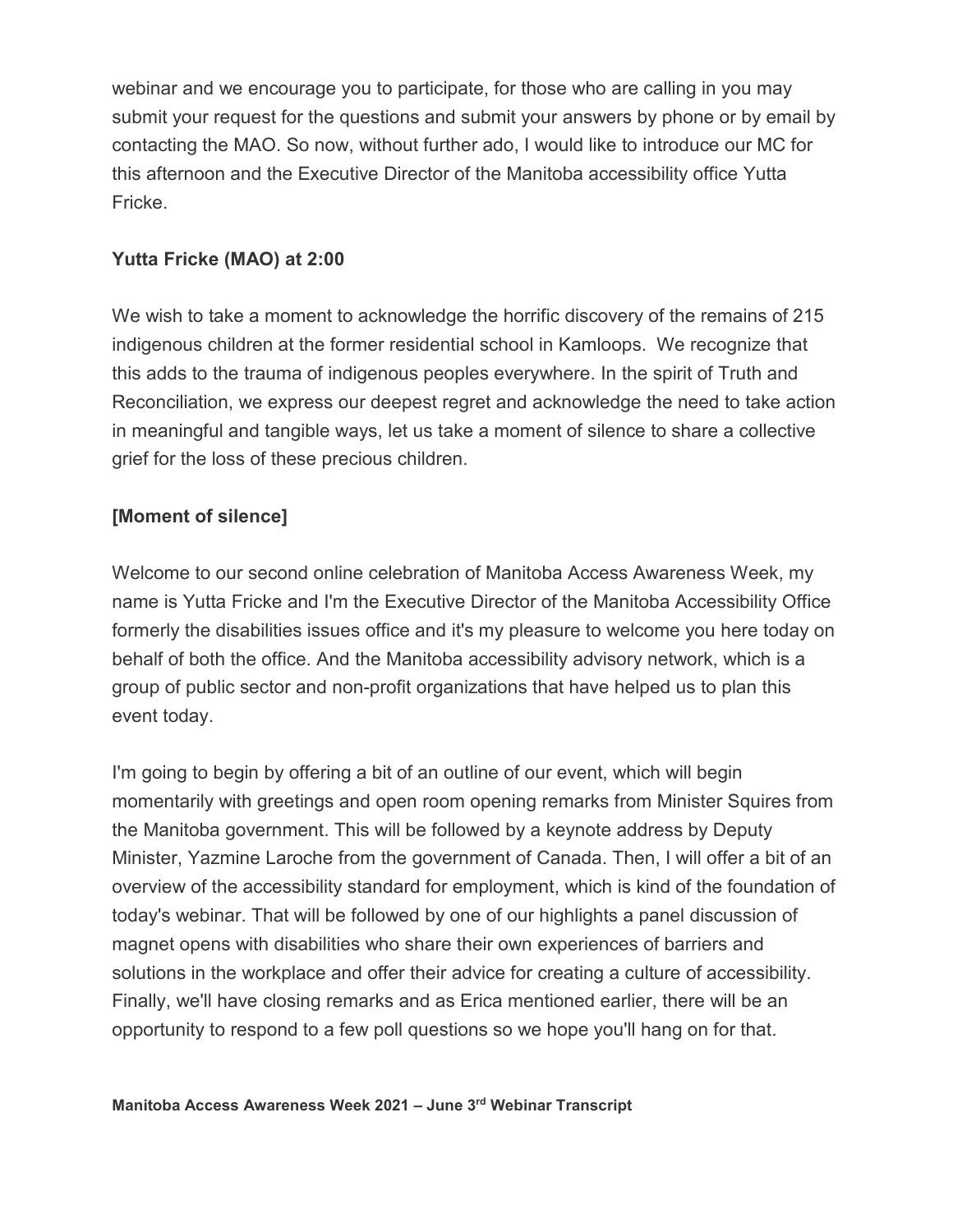I welcome the pre-recorded greetings from the Honorable Rochelle Squires Minister of families and Minister responsible for accessibility. Rochelle was elected MLA for Riel in 2016 and 2019. She holds a Bachelor of Arts and communications from the University of Winnipeg and a Master of Fine Arts from the University of British Columbia, and a journalism degree from Red River College. She and her husband, Daniel have a combined family of five children or possibly seven because I can't read it, and one grandson. So welcome Minister Squires.

#### **Rochelle Squires at 5:40:**

Hello, Bonjour, so I'm pleased to bring greetings to the participants of today's webinar on behalf of the province of Manitoba and to proclaim May 30 to June 5 as Manitoba Access Awareness Week.Manitoba has also proclaimed June as the deaf, blind awareness month and brain injury awareness month, each with its own accessibility priorities.

I would like to acknowledge that this webinar is being hosted on treaty one territory the traditional land of the Anishinaabeg, Cree, Oji-Cree, Dakota, & Dene peoples, and the homeland of the Metis Nation.

Manitoba Access Awareness Week is proclaimed annually in conjunction with national accessibility week to raise awareness of accessibility barriers experienced by mountains with disabilities and to promote the removal of these barriers, as we continue to navigate through this pandemic, we continue to prioritize progress in other important areas with regard to accessibility.

Today I'm especially proud to inform our audience about the establishment of the Manitoba Accessibility Fund. The Manitoba government thanks the Winnipeg Foundation for hosting for \$20 million endowment fund, which will make it possible to distribute over \$500,000 in annual interest earned. The grants of up to \$50,000 will support Manitoba municipalities, non-profit organizations, and businesses in promoting combined with the standards under the accessibility from Manitobans to act.

The Manitoba Accessibility Office will continue to develop and distribute tools and information for general guidance on the implementation of Manitoba's accessibility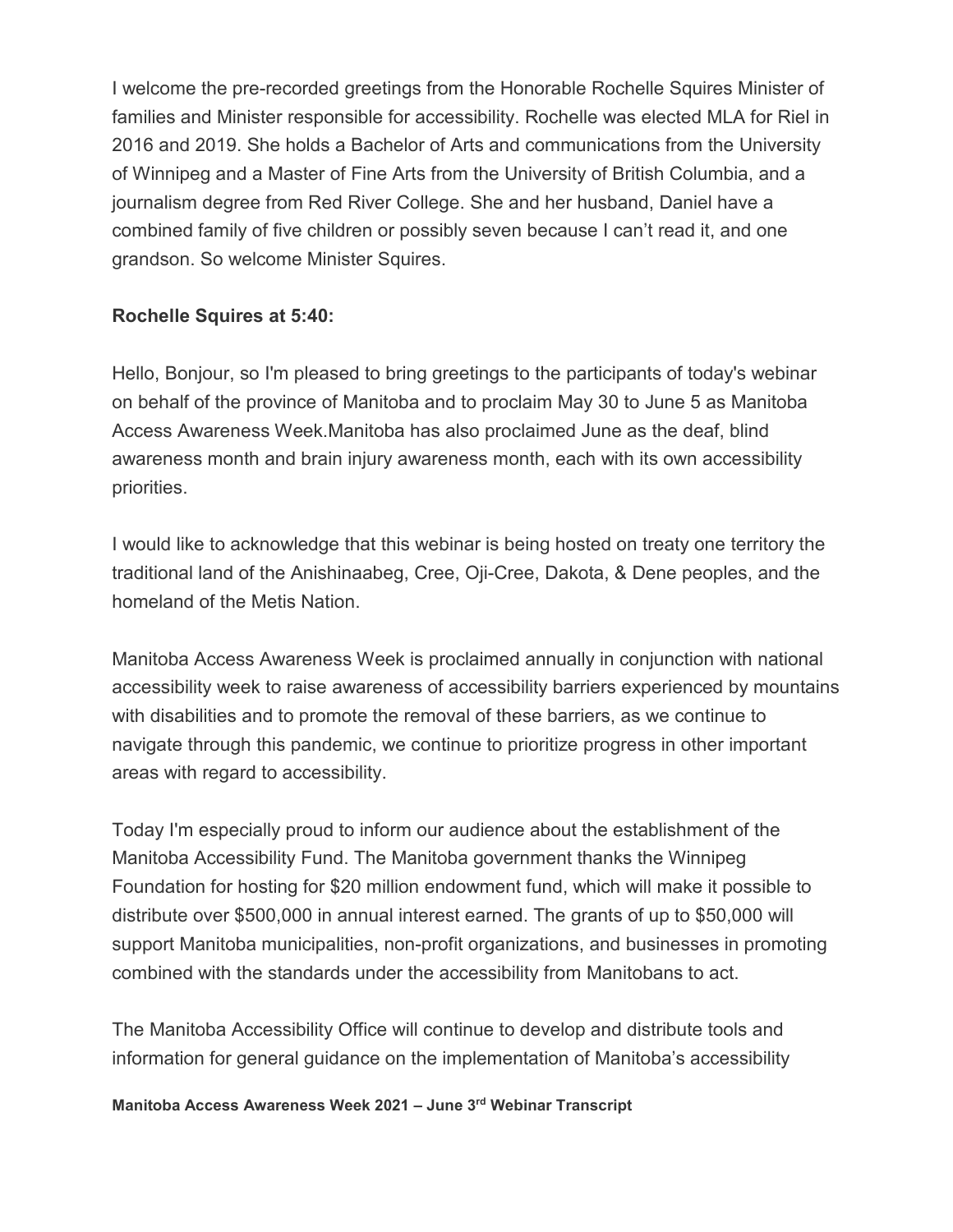standards. In response to a request from our stakeholders, the newest addition to the toolbox is an online learning platform that allows organizations and their employees to access training anytime from anywhere. This learning model module and accessible customer service are live as of today and will soon be followed by another module. Both include video messages knowledge checks and certificates to mark successful course completion. The government recognizes that there are many aspects to creating an accessible inclusive society with income security among the top priorities.

I am proud to show the historic step Manitoba is taking, with the introduction of bill 72 the disability support act. This bill sets the stage for the creation of a new framework that will allow individuals living with disabilities to apply for a basic disability support payment. The focus of today's webinar is on much larger populations of Manitobans with disabilities who aspire to become or are already part of our workforce. As we plan for a gradual return to work, we hope that some pandemic lessons stand the test of time, including kindness respect for front-line workers, and workplace accommodations that nurture a strong and diverse workforce.

Thank you to our keynote speaker Deputy Minister Yazmine Laroche, who will speak about her efforts to create a culture of accessibility in the workplace. Also, thank you to our Manitoba panelists for sharing your experiences about workplace barriers, including your knowledge and expertise. And thank you to the organizers of today's event or members of the amount of accessibility advisory network. Finally, and most significantly, my thanks go to Manitoba's many accessibility champions, including businesses nonprofit organizations. And members of the Manitoba disability community, for your ongoing efforts to make Manitoba an accessible and inclusive province for everyone. I wish you an informative webinar and success successful now till the access Awareness Week Thank you, merci beaucoup.

## **Yutta Fricke (MAO) at 00:09:21:**

Thank you very much for those opening remarks minister Squires if we could go to the next slide please, I want to note too that Minister squares named a whole lot of resources if you go to our homepage accessibilitymb.ca, you will see new resources and will be connected to many pages of additional resources, some of which I will name today as well.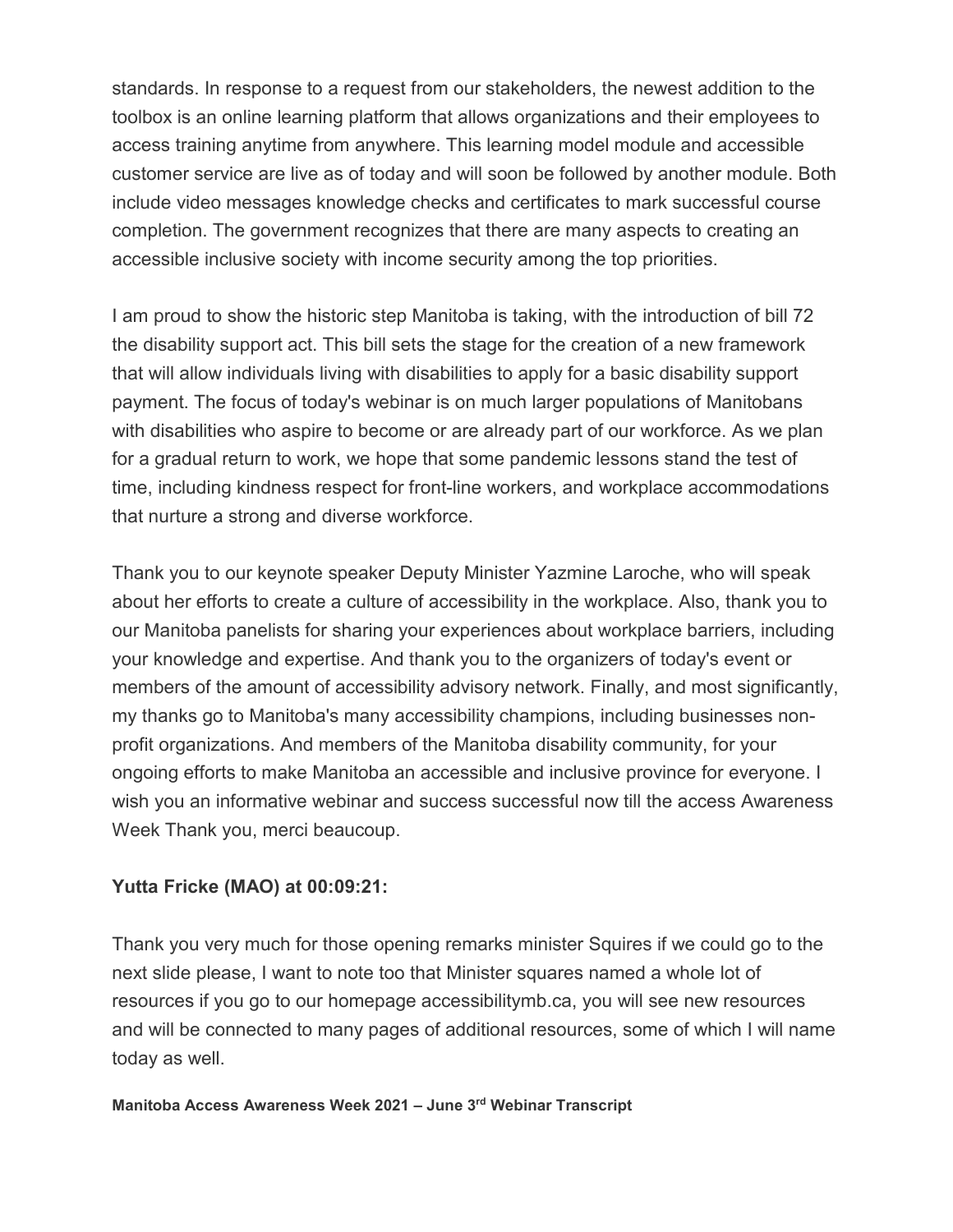Next, it is my pleasure to introduce to you, someone who I heard speak and found incredibly passionate and knowledgeable. The deputy minister Yazmine Laroche. Who is the deputy minister of public service accessibility, since 2018 and is the Deputy Minister champion for federal employees with disabilities. She's responsible for overseeing the efforts of the Canadian public service to meet the requirements of the accessible Canada act.

Ms. Laroche has over 25 years of experience in public policy program design and delivery, communications, strategic planning, and corporate management, having served in a variety of federal government departments. She's also an alumnus of Carleton University, which is known for its accessibility, and the past chair of the Board of Muscular Dystrophy Canada. She was awarded the Queen Elizabeth second diamond jubilee medal in recognition of returnable work and your efforts on behalf of people with disabilities welcome Deputy Minister Laroche.

#### **Yazmine Laroche at 00:10:45:**

Thank you so much Yutta. Je suis ravie d'être ici avec vous aujourd'hui. I'm really honored, let me first acknowledge that I'm speaking to you from Ottawa. Which is on the traditional unseated territory of the Algonquin Anishinabeg peoples. This matters hugely. I think it's important for all of us to think about the terrible consequences of colonialism, particularly in a discussion around accessibility and disability inclusion. When we know that even though 20% of Canadians identify as living with one or more disabilities that percentage is much higher in indigenous communities and so it's really important for us to acknowledge, acknowledge that, and think about the land that we occupy.

I'd also like to recognize off the top that Manitoba was the second province in Canada to have an act, the Accessibility for Manitobans Act that provides a process to remove barriers affecting people with disabilities. So this morning, this afternoon I should say. I'd like to bring you up to date on some of the things that we're doing in the Canadian public service to eliminate barriers. Both inside our public service, and in other federally regulated workplaces.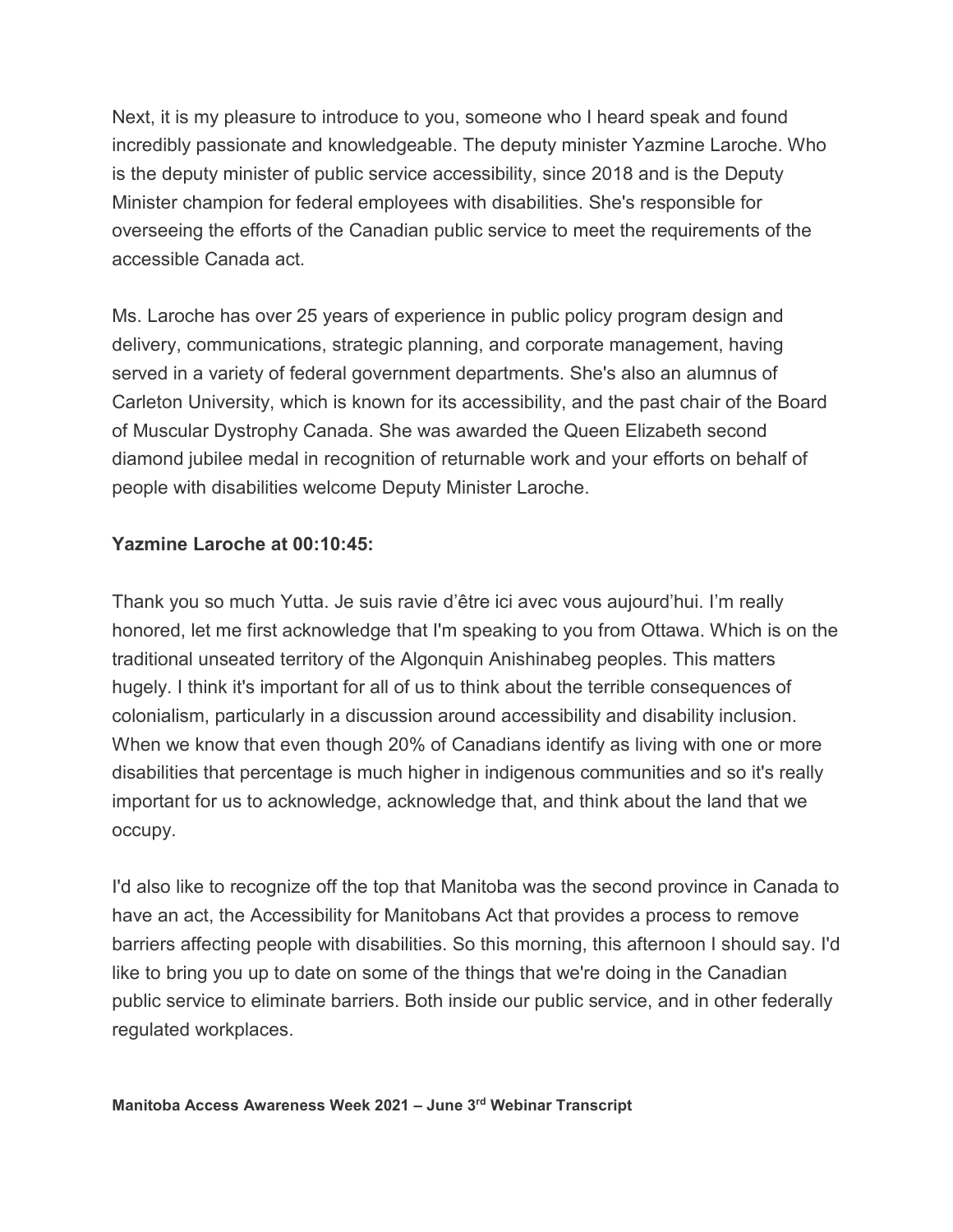Let me tell you a little bit about myself and my role. I am the first Deputy Minister of Public Service accessibility in the federal government. I'm also the first federal deputy minister with a visible disability. In a very long time, I'm the only one. So I'm very proud to be in this role. I'm honored to be able to have this job and to have these responsibilities, it makes me think back to when I was a little girl and my wonderful father who used to tell me that I could be anything that I wanted to be. Now I can't say that my childhood dream was to become a deputy minister. But I didn't know I wanted to make a difference. And here I am a few decades later and I'm a deputy minister in the federal government. And my job is all about advancing disability inclusion right across the federal public service and federally regulated organizations across the country.

And yes, I still want to make a difference and I'm really happy that I get the chance to do that in this job. I bet that many of you also have stories about overcoming obstacles about changing people's perspectives. Maybe you were once told by your parents that you could be anything you wanted to be and here you are making a difference so congratulations on the great work that you're doing.

In the Federal Government, a lot has happened in the last few years, with accessibility and inclusion moving up on the agenda. I'd say in general we've moved beyond a, I'm using air quotes here a duty to accommodate mindset. To thinking about how do we remove barriers to participation, so that people can participate fully and this isn't just about our employees it's also about clients. My office, the office of public service accessibility was established in 2018. With a mandate to get the public service ready to meet or exceed the requirements of the accessible Canada act and its landmark legislation I really believe it's going to create the most significant progress for people with disabilities across the country. It mirrors provincial legislation like Manitoba's because it requires organizations to remove barriers to full and equal participation in society.

But we're a federation, and so the federal law applies to what we call the federally regulated sectors so who does that include. Starts with the government of Canada, including department agencies and crown corporations, it includes the Canadian forces and the RCMP. It includes parts of the private sector that are regulated by the Federal Government. Well, that includes the banks, the Federal transportation network, such as airlines rail, road, and marine transportation providers across provincial or international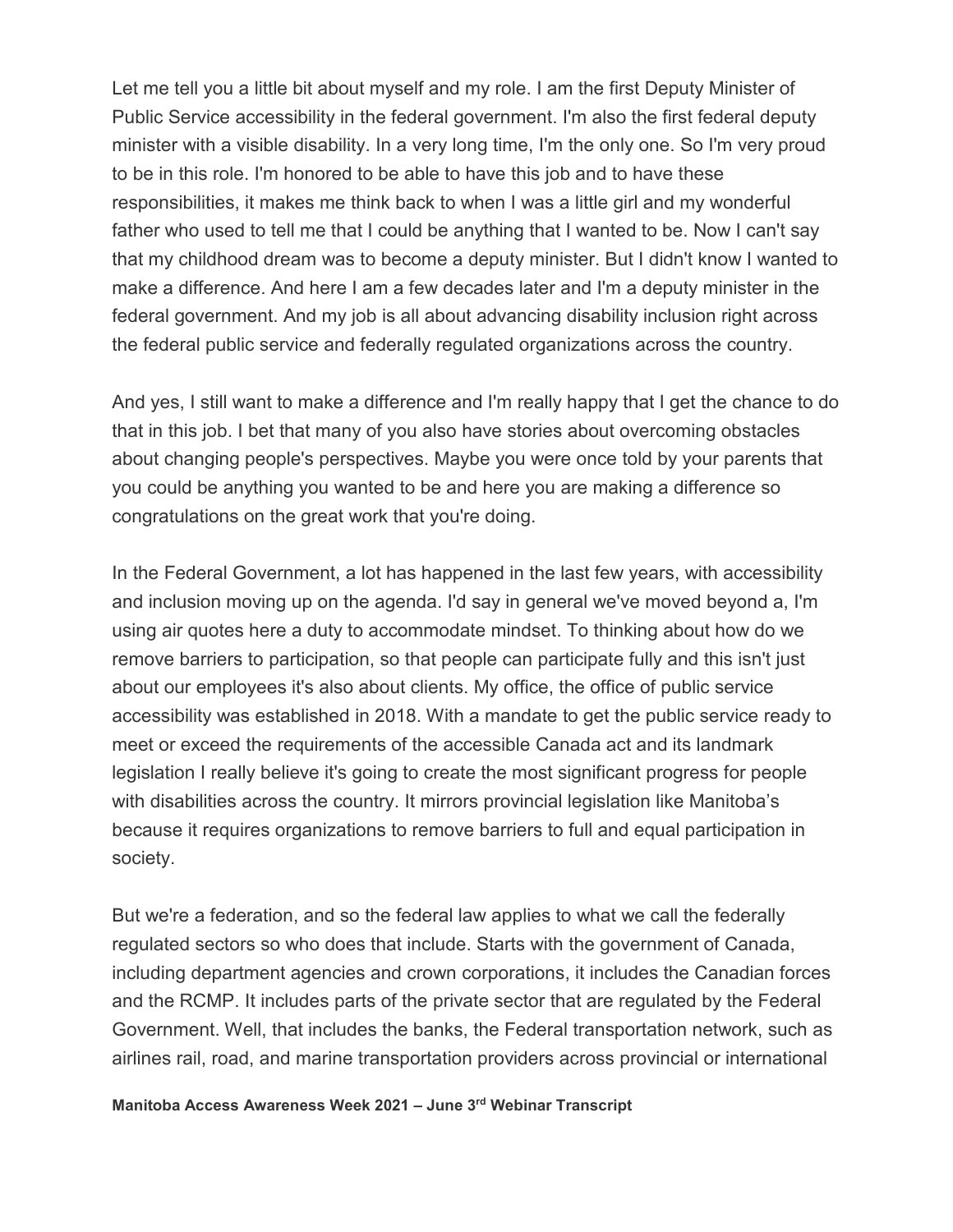borders. As well as the broadcasting and the telecommunications sectors so that's big that's a big chunk of our economy. That's a big chunk of business across the country.

This is a very powerful and far-reaching piece of legislation it's actually going to change the way we do business as a federal government and my hope that is going to lead to an improvement of the lives of people with disabilities right across the country. And my office is set up in an organization called the Treasury Board of Canada Secretariat and why this is important is that it's a central agency that radiates policies and procedures that affect the government and some of the federally regulated sectors.

So, what did we do when we were created well the very first thing we did was to engage with employees with disabilities and allies. To listen to understand where the biggest barriers and challenges were and to go develop a plan that would guide our work. Then, two years ago really just two years ago, last week we launched nothing without us, which is the accessibility strategy for the public service of Canada. And it has five goals that are designed to help us achieve our modest and ambitious vision to become the most accessible and inclusive public service in the world.

So, these goals really focus in on the five biggest issues that were identified through our engagement process, the first is all about employment, not surprisingly. You know, when I said 90% of Canadians live with a disability, the representation rate right now in the Canadian public service is 5.2%. And we know we need to do better, we need to do better to recruit, we need to do a better job of retaining. And we also need to do a better job of promoting people with disabilities, as I mentioned I'm the first person with a visible disability to be at this level. And we want to make sure that people with disabilities have the opportunity to have the best possible careers.

The second pillar is all about the built environment. We own a lot and we lease a lot of buildings across the country. And I can tell you from personal experience, their accessibility various considerably. And so, if we're going to try and recruit people, we need to make sure that our buildings work for them.

The third pillar is about making information and communications technology usable by everybody. We purchase, we design, we run a lot of technology, and not surprisingly, a lot of it doesn't mean basic accessibility standards and again that sends a message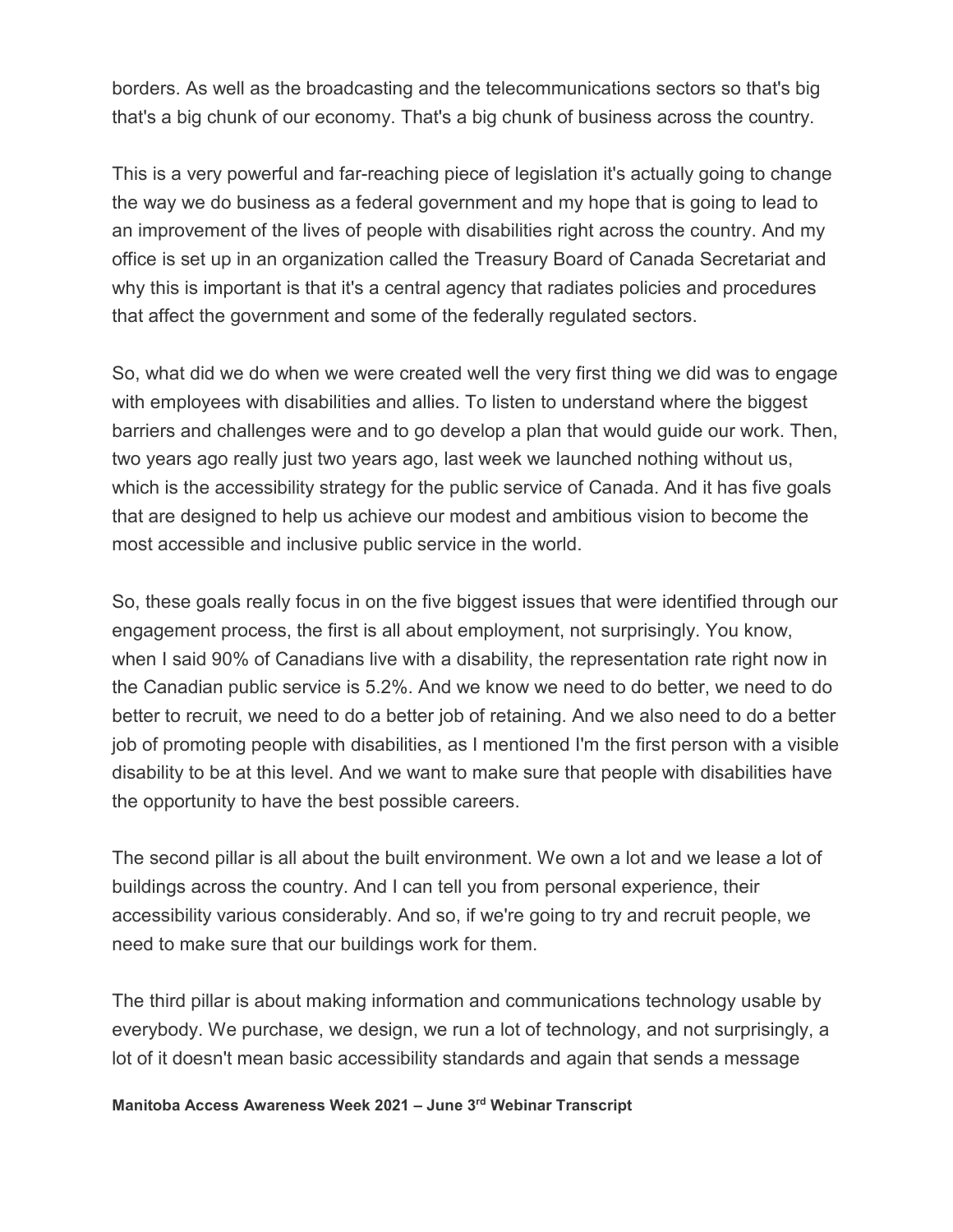about whether we believe people belong. Whether we think they matter. The fourth is all about how do we help public servants to design and deliver accessible programs and services.

We know from surveys that we've done that Canadians with disabilities, give us lower scores on service delivery. And so we're working hard to change that to make sure that, that people will be happy with the kinds of services that they get, that we are providing accessible programs and services.

The fifth pillar is probably the hardest and it's, the most important and it's called building a culture of accessibility within the public service. We know from our public service employee surveys that employees with disabilities report, the highest levels of harassment and discrimination. Really feeling that they don't belong, we need to change that if we're ever going to be able to attract and retain great talent into the public service.

So we have started some initiatives I've been on the job for two and a half years, and I can say that progress is being made, but much more needs to be done. I mentioned some of the work we're doing around employment I what I didn't mention was that the government also when they introduced the legislation committed to hiring. 5000 new employees with disabilities by 2025 and so we've created an internship program we have a special program for summer students with disabilities.

We're making it easy to take students that are graduating and hire them right into the public service. We're doing very targeted recruitment and working with partners to identify top talent. And one of the things that we've done is to try and fix the experience for employees in the public service, were championing what we call the tell us once approach to deal with employees accommodation needs.

That was one of the biggest pain points that was identified in our surveys and in our research. It can be really hard for somebody to get just the basic tools and equipment that they need to do their job. What we discovered was that every time somebody changed jobs they had to kind of start from square one again. Because we didn't have a process that allowed people to take their equipment or their tools with them to their next job. So we've created something called the workplace accessibility passport and that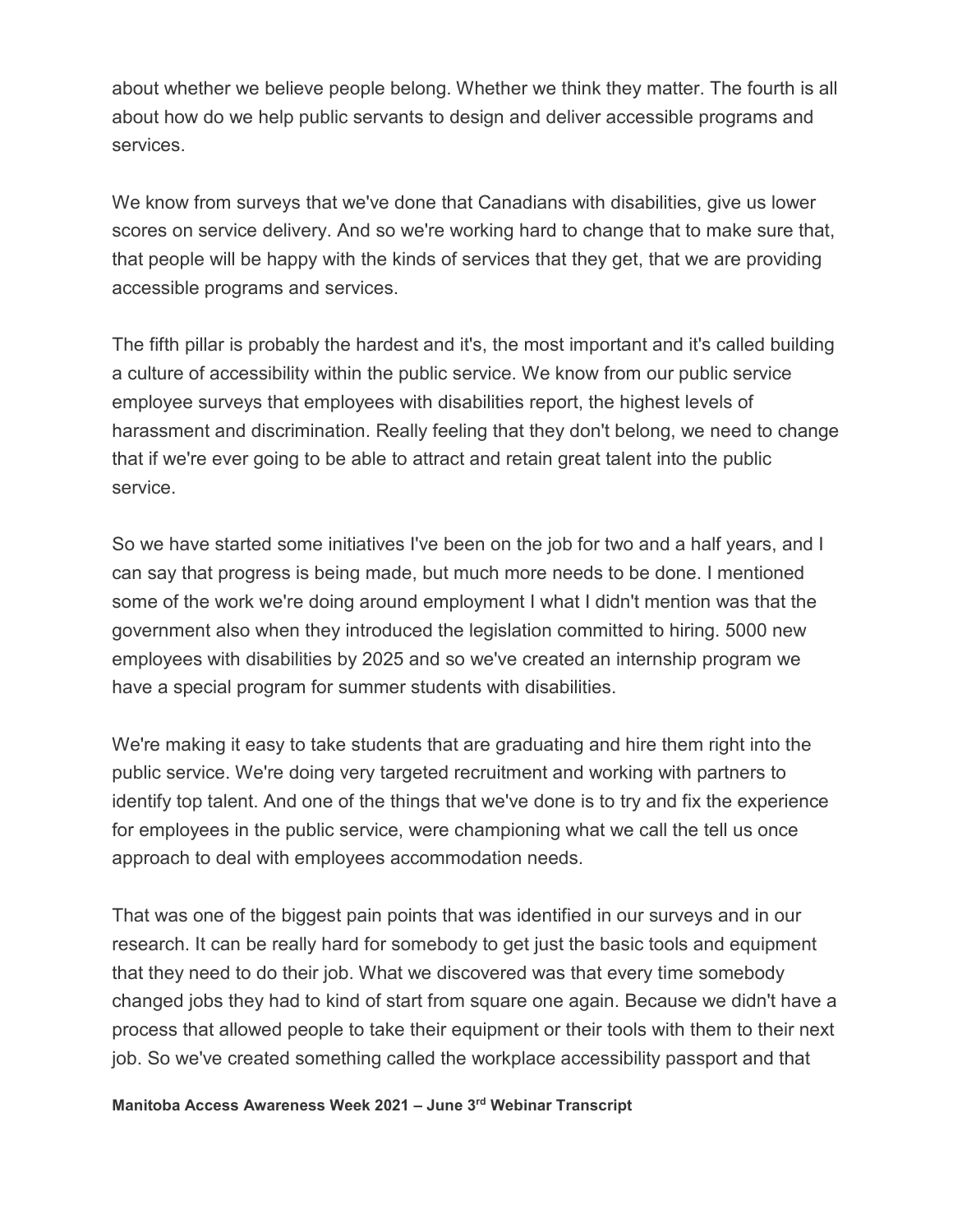makes it easier to identify the barriers and the supports that are needed. And it goes with the employee from job to job it's right now it's in its pilot project phase, but it's been adopted already by more than 20 federal government departments and agencies.

And our goal is to turn it into an online tool that will be available to everybody in the next two years. So that's a piece I'm very, very happy about other things that we're doing we've developed a catalog of the most commonly requested adaptive devices. And we're also streamlining the procurement process we're making it easier to get stuff that people need and we've created a centralized library of adaptive technologies that people can borrow, and this is specifically to support people who may not be coming on as permanent employees, but maybe there's summer students, maybe they're coming in to do a contract it's a way of getting them the tools that they need, as quickly as possible.

And so I think we're making a considerable amount of progress there. And I have to say, though, that we still have a way to go, I mentioned the results on harassment and discrimination in our public service employee survey. One of the things that we just found because the 2020 results have just come out is that in this last survey. More people have identified as living with a disability in fact we've seen a 2% increase. Now that may be because we expanded the definition of people with disabilities to be consistent with the Federal legislation. I also think it's because we've done so much work in the last two years, around awareness-raising and talking about it. So the public service employee survey we got to almost 9% now our official measures come from a different, a different measurement tool so it's going to be interesting to see if the next time we do our formal self-identification survey if that 5.2% number has changed as well

With respect to enhancing the built environment, one of the things that I find so interesting. Is that we're taking advantage of code so in our federal public service context, most of our employees are working remotely right now there are some, of course, you have to work in the physical office, but many don't. And so, our colleagues who are responsible for managing our built environment are taking advantage of these relatively empty offices to actually accelerate accessibility improvements. And they're already thinking about what do we need to do when people start coming back to the workplace to make sure that they'll have what they need.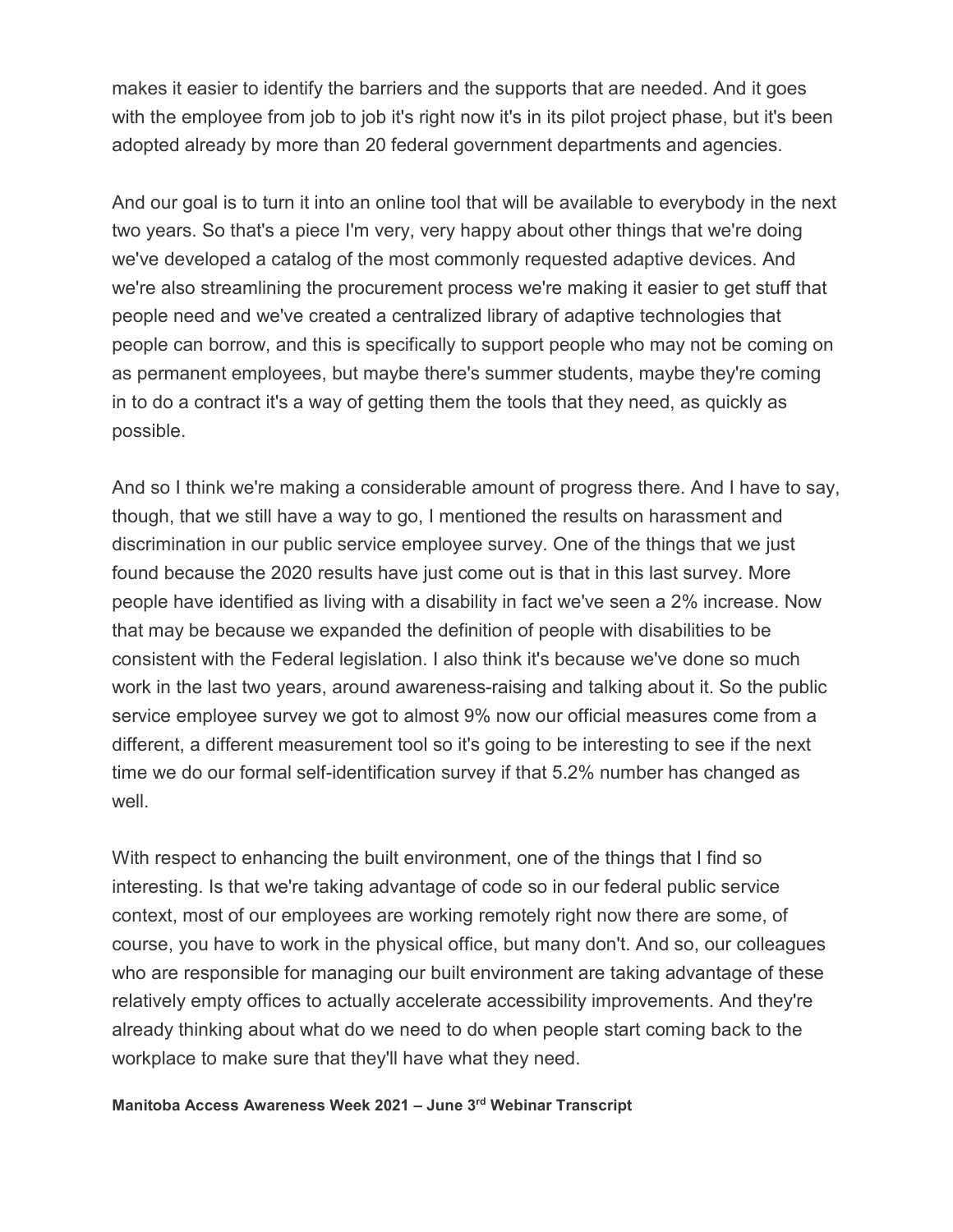The other interesting aspect of coven relates to our third pillar information and communications technology. So the people who manage all of our techs, had a very ambitious three-year plan to roll out Microsoft Office 365 across the entire public service now we're talking about 250,000 public servants across the country. There was a threeyear plan then COVID hit and everybody had to work from home and needed to be equipped to work from home that three-year plan turned into six weeks. And within six weeks they'd rolled out this new tool which has so many accessibility features built right into it, so all of a sudden. It made it so much easier for our employees with disabilities to collaborate and to participate. That same Organization has a really great program called the accessibility, accommodation, and adaptive computer technology Program.

We like acronyms and we call it AAACT that they're a wonderful resource and they have all kinds of services that are designed to help people with disabilities. And they're available to support any department or organization and they give workshops and seminars on how do you create accessible documents it's just a great group. We're also about to launch a new directive so as I mentioned I'm at the Treasury board and my colleague, one of my deputy colleagues, there is the chief information officer. And they're about to introduce a new directive that is going to align our it standard, with the European standard, which is considered the gold standard in terms of acquiring or developing its solutions, and that is going to really make a difference because everybody's going to have to meet that standard.

I mentioned the challenges around service delivery well our big service organization called service Canada they've actually developed an accessibility roadmap. That will help them meet or exceed the requirements of the accessible Canada act and they're making huge changes to their service centers their training staff on accessibility and they're reviewing the way they communicate so we're really seeing some very interesting changes happening, then I mentioned culture change, I talked about how challenging that is.

One of the things that we're doing is working with our Canadian school public service, so they provide a lot of the learning and training for federal public servants. And they, we've been co-hosting with them in a series called spotlight on accessibility and again here's the thing that COVID has changed.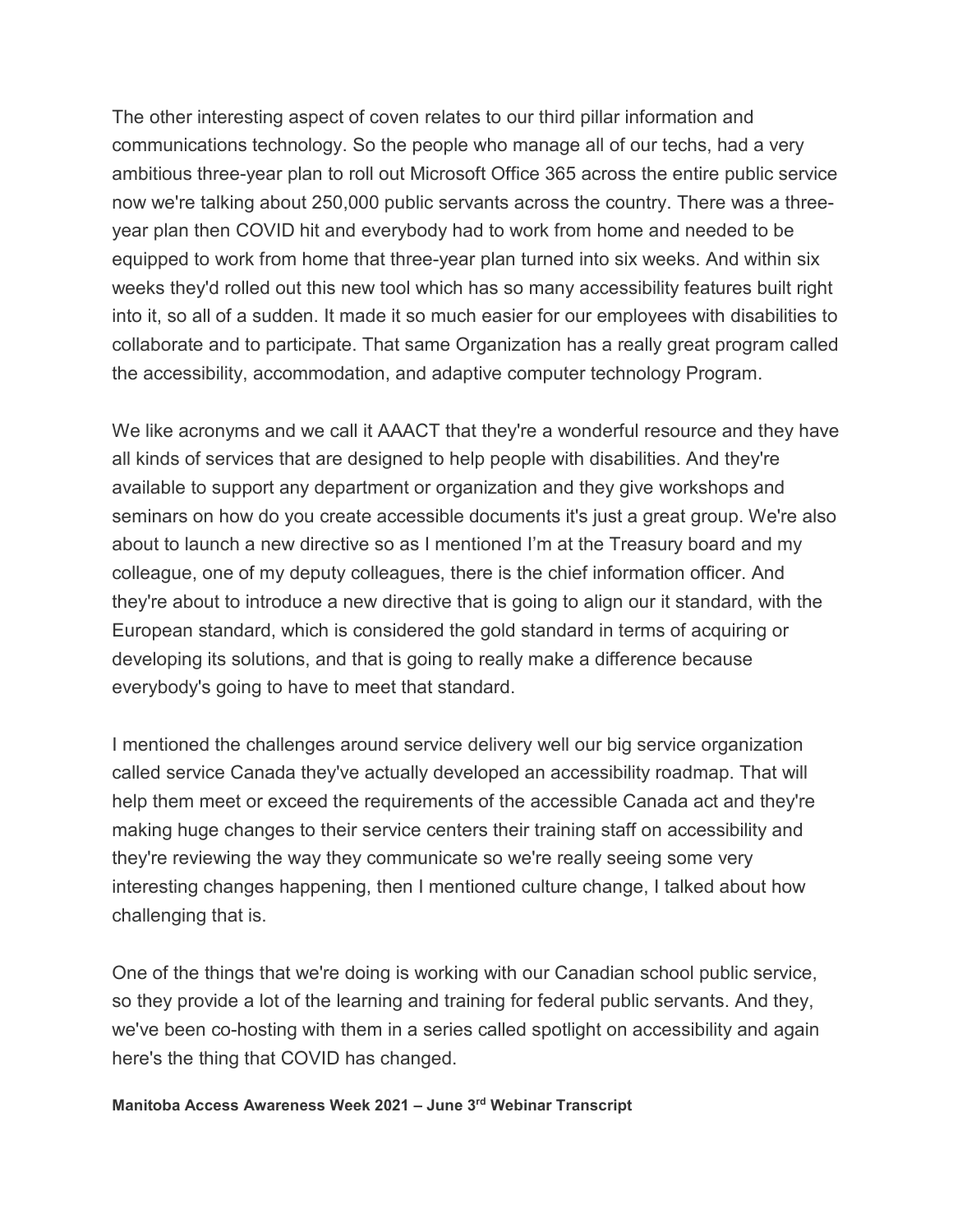So before COVID, we were doing them in person and you don't get a lot of people at inperson events well now we've switched to everything being virtual. And we've gone from maybe having a few hundred people well now we're having thousands of people participating, which is amazing, in turn, when you're really trying to change a culture you're trying to raise awareness and understanding. And the last thing that we've done is we've created an online accessibility hub. And that's run out of my office and it's where all federal public service employees can find tips guidance tools, best practices on how you remove barriers.

So that's just a few of the things that we're doing and, as I mentioned I'm pretty pleased with the progress we've made in just two and a half years. And so, the Foundation is definitely in place, and I think it's helping us to lead by example, to improve the conditions for people with disabilities.

I want to talk a little bit more about COVID because there are a lot of unintended consequences. When I look at what we've learned about COVID and what we've learned about how all of a sudden, a whole lot of people had to cope. With an environment where they didn't necessarily have the tools that they need to work, they were they didn't feel as equipped as they could be and they had to figure out how to do it. I think it started to create a greater understanding of some of the challenges that people with disabilities face. And as we now start to think about our transition eventually out of COVID and think about the kind of country kind of public service that we want to create we were increasingly aware that people with disabilities have to be a part of that effort.

So I want to talk a little bit about the numbers. Not just population but let's talk about this from an economic perspective, so a wonderful man called Rich Donovan. I don't know if you've heard of him he's a former Wall Street trader and he's the CEO of the return on disability group and he's estimated that within a worldwide population of about 1.85 billion around the world. People with Disabilities constitute a market, the size of China and the European Union combined. And then, when you add in friends and family to that's another 3.4 billion potential consumers who have some kind of connection to disability. Altogether when you put that together they control over \$13 trillion in annual disposable income.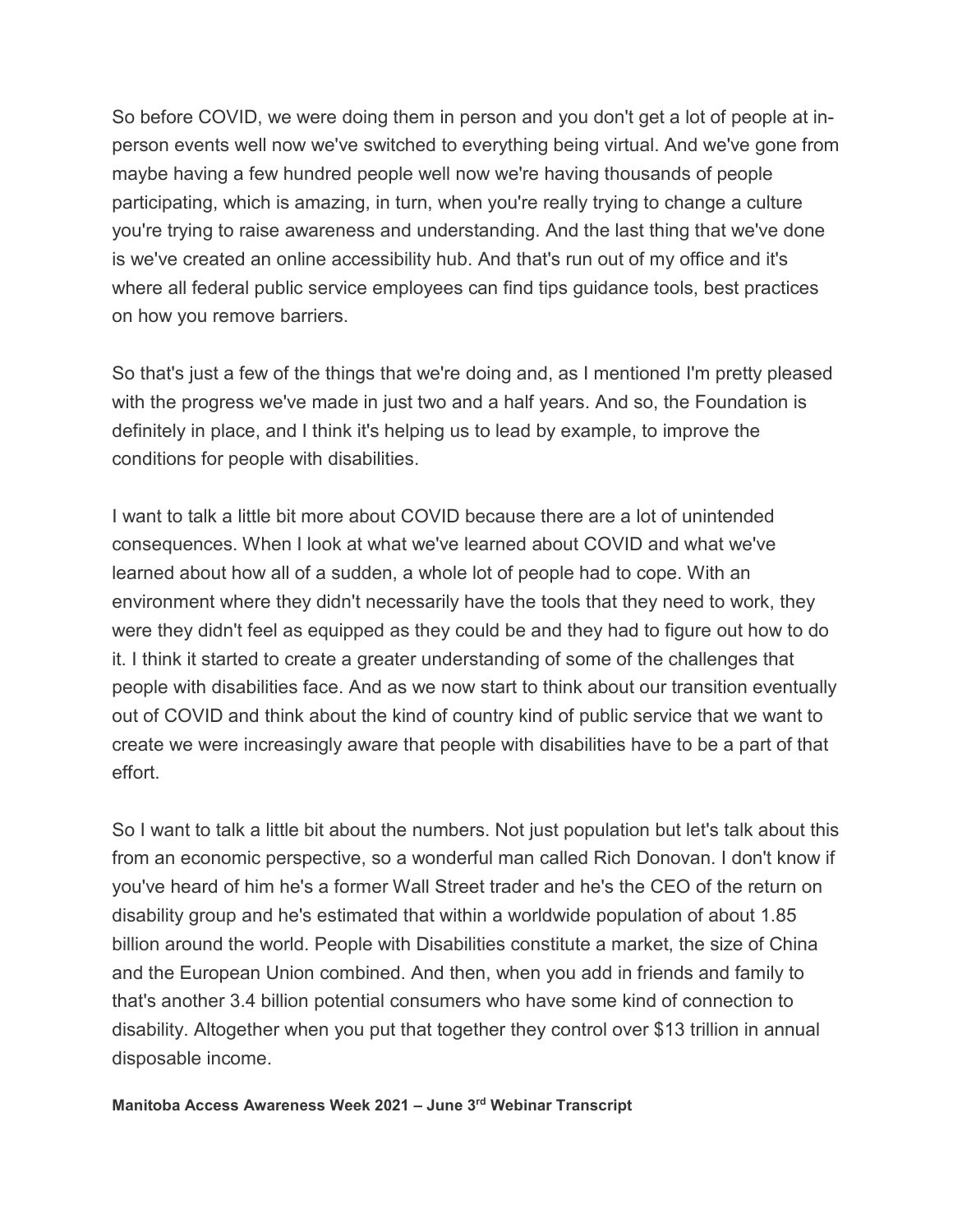Here in Canada, as I mentioned we're about 22% so that is a market think about those 6 million people that's almost the size of the populations of Manitoba Saskatchewan and Alberta combined. And this number according to a report from TD economics, and I quote here is set to rise to one in four over the next two decades fueled by aging. So think about that we're going to get up to 25% others say that will be up to 30% by 2030.

As our understanding of disability grows and, frankly, as many people start to age into disabling conditions. So, you know that in Manitoba almost one in four people have some kind of connection to disability. Now here's the other important statistic nationwide only 59% of people with disabilities age 25 to 64 are employed and that's compared to about 80% of Canadians without disabilities that's a huge consequence when we think about under-employment. A conference Board of Canada noted the impact on the economy, it said that if we made some improvements to the workplace 550,000 Canadians with disabilities, would be able to work, and that would increase our GDP by 16 almost \$17 billion by 2030. So that's just a huge untapped potential, both from a financial perspective, but also from just a source of creativity.

You know when I look at people with disabilities and I know you're going to have a panel soon and you're going to hear from people with disabilities. They are the most creative resourceful and adaptable people, you will find you have to be when you work in an environment that a friend of mine says doesn't love you. You have to find workarounds so that you can survive, so if you're not including people with disabilities and your recruitment efforts you are missing out on a very rich pool of talent.

And you know it's something that some sectors of our economy have already figured out I look at the banks. We don't tend to think of the banks as charitable organizations right there during business they're there to make money. But they are really targeting the market of people with disabilities because they're looking for new markets and they're looking for inventive people to drive innovation and the economy of the future.

And our workplaces are changing another thing that we've learned from COVID is that everybody has unique needs and managers, need to be very flexible in developing with their employees that work arrangements that are going to work best for them. I think, in the end, it just makes us stronger and better.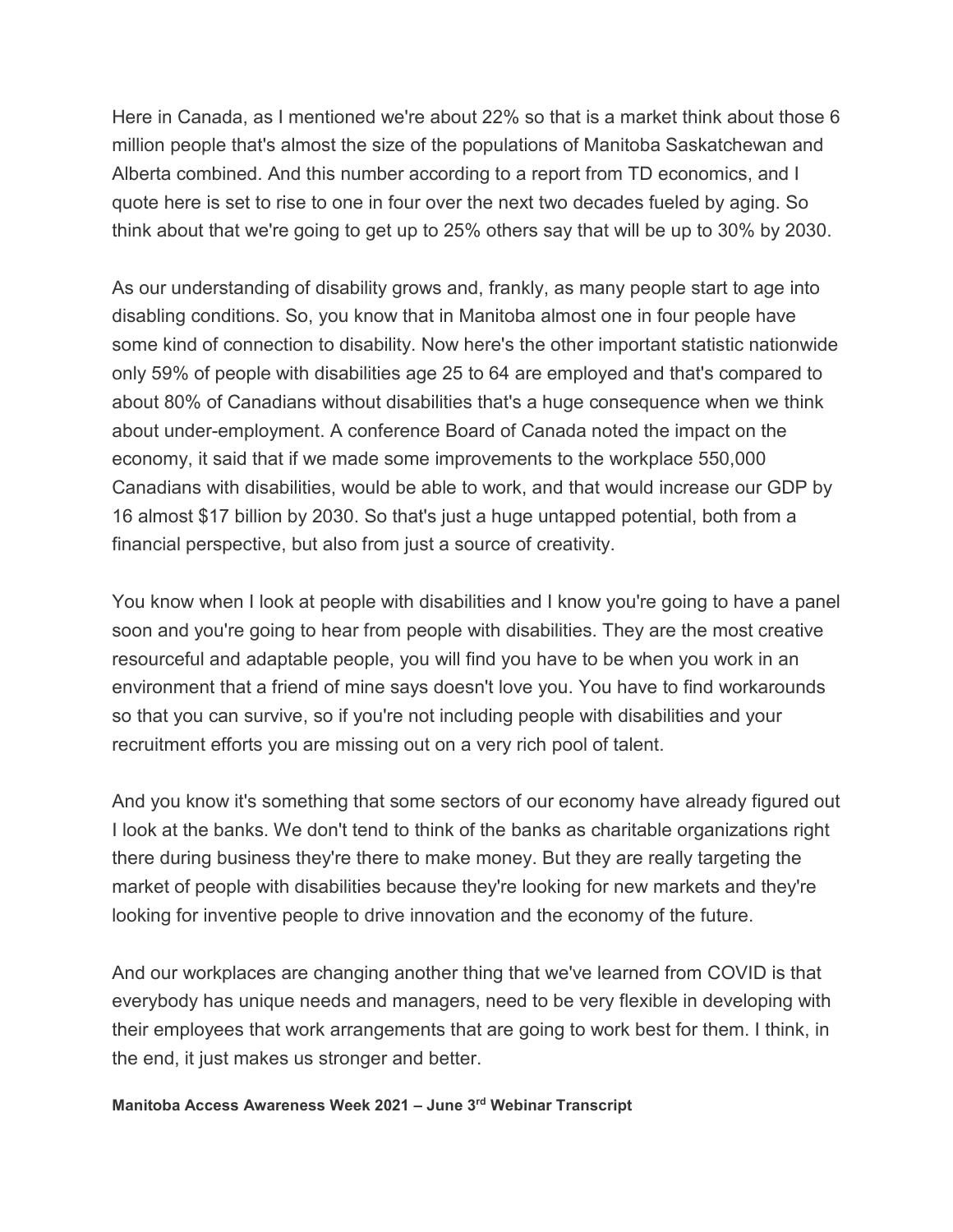So I'd like you to think about these questions as you continue with your conversations. How are diversity, inclusion, and accessibility embodied throughout your organization? At your highest levels if you're in the private sector, how representative is your board, how representative is middle management, and the working level? If people don't see themselves in your organization, then, are they ever going to want to come and work for you so it's really important to think about it.

Not just the number of people, you have in your organization, who come from diverse backgrounds, but where are they when you get that you get such a bang, for your buck in terms of that creativity that comes from people with very different lived experience and very different approaches to problem-solving.

So I want to maybe close because I'm conscious of time, and I think we want to get to the panel. I want you to think about how do you go about doing this everybody wants to do good everybody wants to improve lives. But too often, I find that really wellintentioned people end up wanting to do things for people, but too often we don't do things with people. And so that's why I have put so much emphasis on co-development and why, in fact, the name of our strategy is nothing without us, you will always get better results if you co-design with the people you're trying to help. And, that you know, working together and learning from each other's lived experience is really how you're going to get the best possible results.

And the other way is to not make accessibility, an afterthought, you have to bake it into what you're doing right from the start.

We like to say one of our catchphrases is accessible by default inclusive by design, if you do it right upfront, you are going to avoid costly do-overs in the future and you're going to make things better, not just for people with disabilities, but for everybody. So these are just a few of the examples of some of the stuff that we've done at the federal public service level.

I think I would just like to close and say. It really takes everybody. Being very deliberate and intentional about being accessible and inclusive and it's not about standards and legislation and rules it's about what each individual can do. One person in my life rented a ramp so that I could go to her house for the staff Christmas party. The first time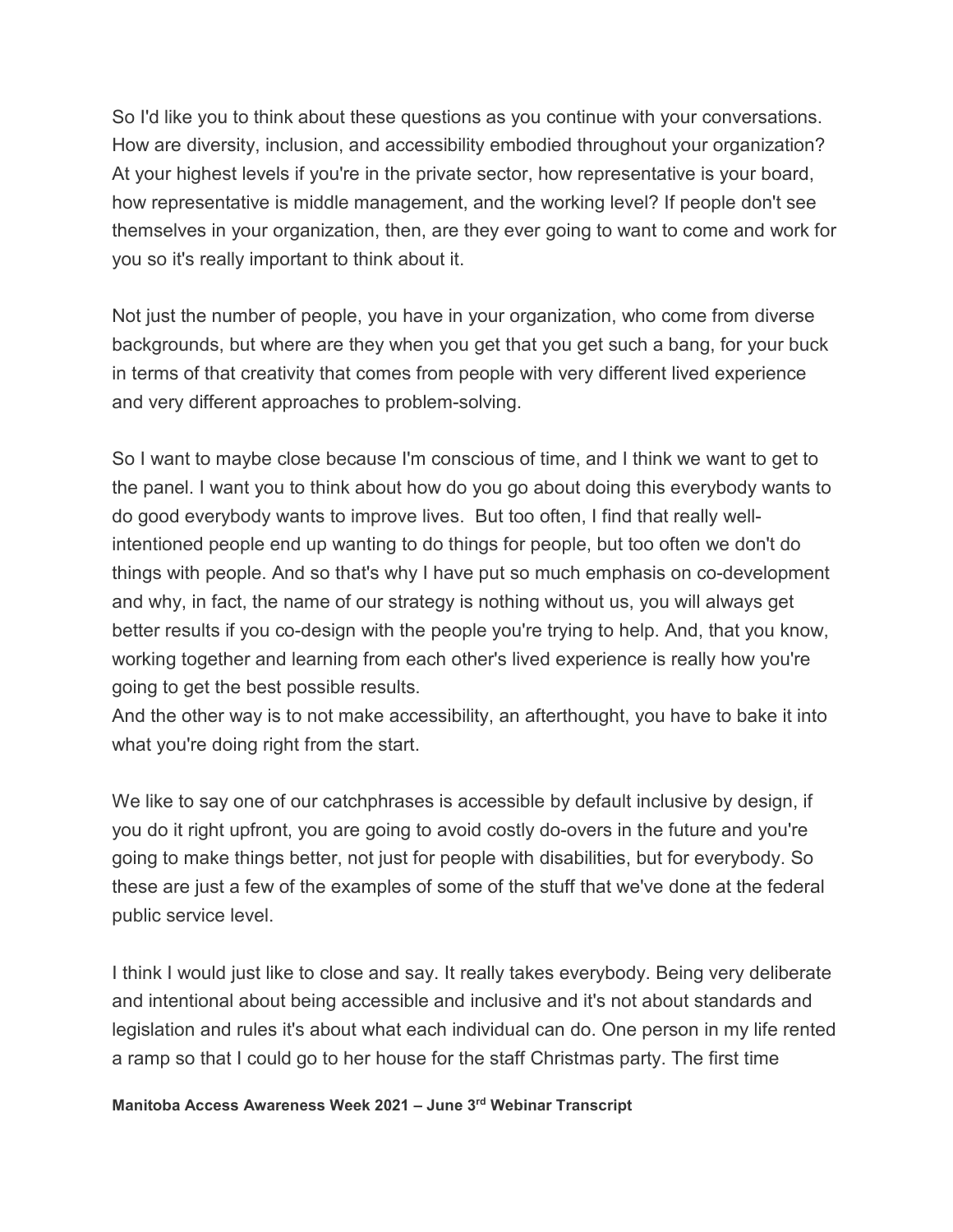somebody has ever done that, for me, and it made a huge difference another time somebody assistant called my office to say, could you ask her where are the accessible restaurants, so that we can book our next meeting in a place that works for her. A small act that makes a profound difference, and so I would encourage all of you to think about what are the small acts that you can do. That will make a profound and meaningful difference and have better results for everybody. Alors, je vous remercie une fois, pour tous que vous faites, et pour tous que vous allez faire, pour faire avancer notre cause.

#### **Yutta Fricke (MAO) at 00:38:51**

Thank you so much, Deputy Minister Laroche. Just like the last time I heard Deputy Minister Laroche speak, I am totally inspired by her words, and I've taken down notes of the things that in our small Manitoba accessibility office that we will be following up on like the Microsoft Office. Training team, and some of the ideas that you have certainly in the Manitoba government, we have lots to learn from what you're doing, and we have lots of opportunities to collaborate our very next standards is an information and communications that we hope to be seeking public input about come September so maybe even earlier, so it will be really good to know what the Federal Government is doing, and we really appreciate.

The federal leadership that is going to change things for all of us across Canada, including. Through our transportation, CRTC, but it's so important that we see ourselves working together, and then I want to thank you. As well as Deputy Minister for the example you set personally and how even you ended your presentation today, I think, sometimes we all feel a little overwhelmed we want to do the right thing if we begin with small steps if we get begin by asking, we always say ask how can I help. Then I think the very the big things will be possible when one step at a time, so thank you very much for that inspirational presentation. And now I plan to ground us all in our accessibility standard for employment so that you get a sense of how the standard works overall in promoting a law and setting requirements for private-sector Shay if I could please have the PowerPoint back up.

Thanks, so this is my opportunity to provide a little bit of an overview and I should say right now that the accessibility standard for employment is our second standard. The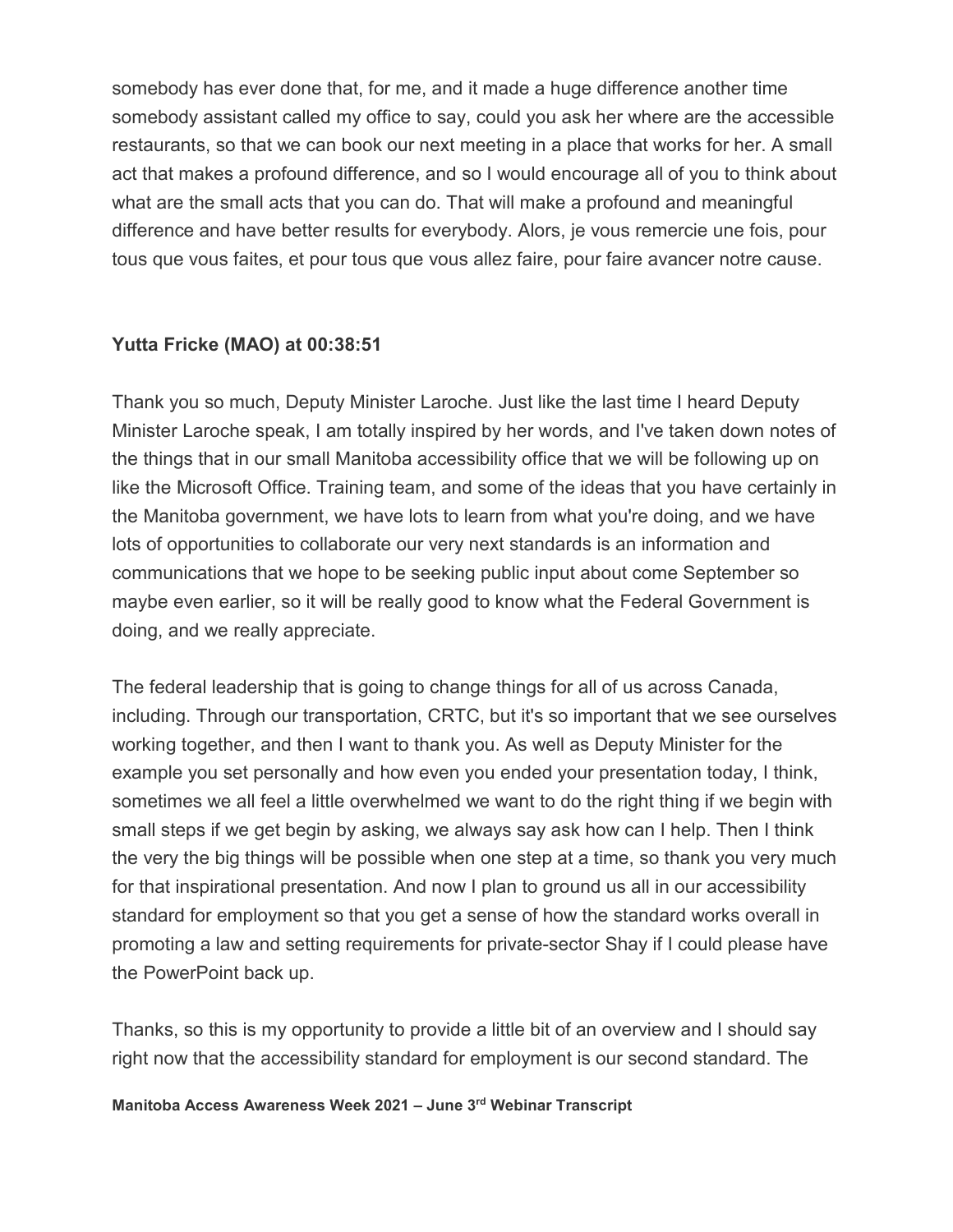first targeted customer service, which was very relevant during COVID as well. The next standard I just mentioned, will target information communication, and then we still have two standards where our accessibility advisory council has offered recommendations. And we will be set up posting the same standards again for public input and transportation and in the design of public spaces. So right now, I'll focus only on the standard for employment, it was enacted on May 1st, 2019, it's the second standard under the AMA. That is the accessibility from the Manitobans act, so it acts like a regulation under law. It aims to remove and prevent barriers that affect current and future members of the Manitoba Labor force. It calls on all employers with one or more employees to have accessibility measures policies and practices to provide reasonable accommodations for employees and applicants seeking a job.

The accessibility standard for employment builds on existing requirements of the Manitoba human rights code, so that kind of reactive legislation requires a complaint, we're acting proactively. The standard helps organizations hire, support, and keep employees. And it applies to paid employees that are full-time, part-time apprentices, seasonal, and volunteers. You have them and the image on the right is of a man in his wheelchair speaking across the desk to a woman who is seated.

Safety comes first, to ensure the safety of employees with disabilities, all employers in the public, private non-profit sectors must comply with the following requirements. And this was just as we entered our pandemic on May 1st, 2020. Employers must create emergency response information to help employees with disabilities stay safe during emergencies and we are in a public health emergency so COVID is included. And employers must ask employees who require assistance during an emergency permission to share information with individuals who agree to help. So, during COVID, it may be that as other people return to the office people with an immune deficiency cannot do that and need a different kind of a plan. We have a workplace emergency response information toolkit that would guide you right through this, including sample memos, templates, etc.

So, the employer requirements are not that many and are well categorized, so I'm going to run through those quickly. So, in the area of recruitment employers must inform applicants that reasonable accommodations are available, upon request they must also offer and provide reasonable accommodations to individuals participating in any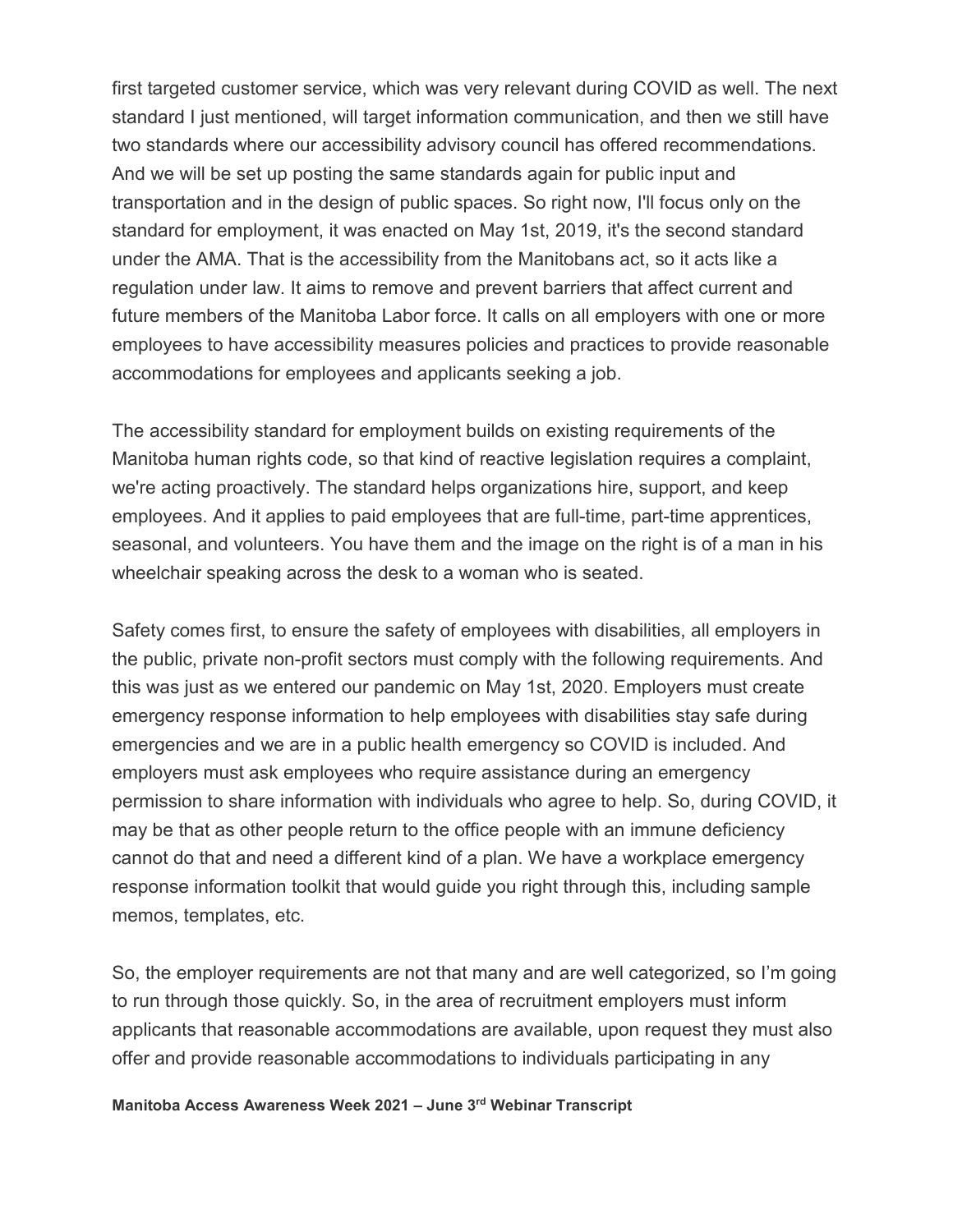selection process. Upon hiring they must notify new hires about the organization's policies for accommodating and employees with disabilities in the workplace. In terms of training, employers must train the staff who have responsibilities in the recruitment selecting and supervising of personnel, as well as those people who are involved in setting policies or training content.

The focus of the accessibility standard for employment is on commendations. So, to provide reasonable accommodations employers must inform employees about accommodation policies and provide updates when these policies change. They must also offer to provide information in accessible formats and with communication supports so a format might be electronic for some people, it might be spoken in plain language, for others which act as communication support if requested. An employer must develop an individualized accommodation plan for an employee who faces a barrier. The employer must also consider how a workplace accommodation supports and employees' opportunities for training and advancement. And must remove a barrier affecting job performance, so that it's basically a level playing field all across the employment experience.

The return-to-work requirements actually follow those of the worker's compensation board. And that is that you must create a policy that sets out the steps to reintroduce an employee who has been absent from work due to a disability. And you must describe the process, the employer will follow to determine whether and what reasonable accommodation is necessary to support an employee and returning to work. The image to the right is of two men and hardhats pointing up at a building, I think one is holding a phone and the other clipboard. There are additional requirements for large employers, so that includes all public sector organizations such as crown corporations, regional health authorities, colleges universities, schools, as well as large municipalities, but not small municipalities. So, these organizations and any not-for-profit organization or business with 50 or more employees must document and writing all accessible employment policies and practices. Including the content and timeframe for training, they must also make these documents public and accessible for the well publicly available and accessible. For anyone who is requesting them so here, I want to add that not many organizations and Manitoba have more than 50 employees. But policy and the requirements that we set out are very hard to pass on from one person to another by word of mouth, so it is a best practice to write these down to make sure they're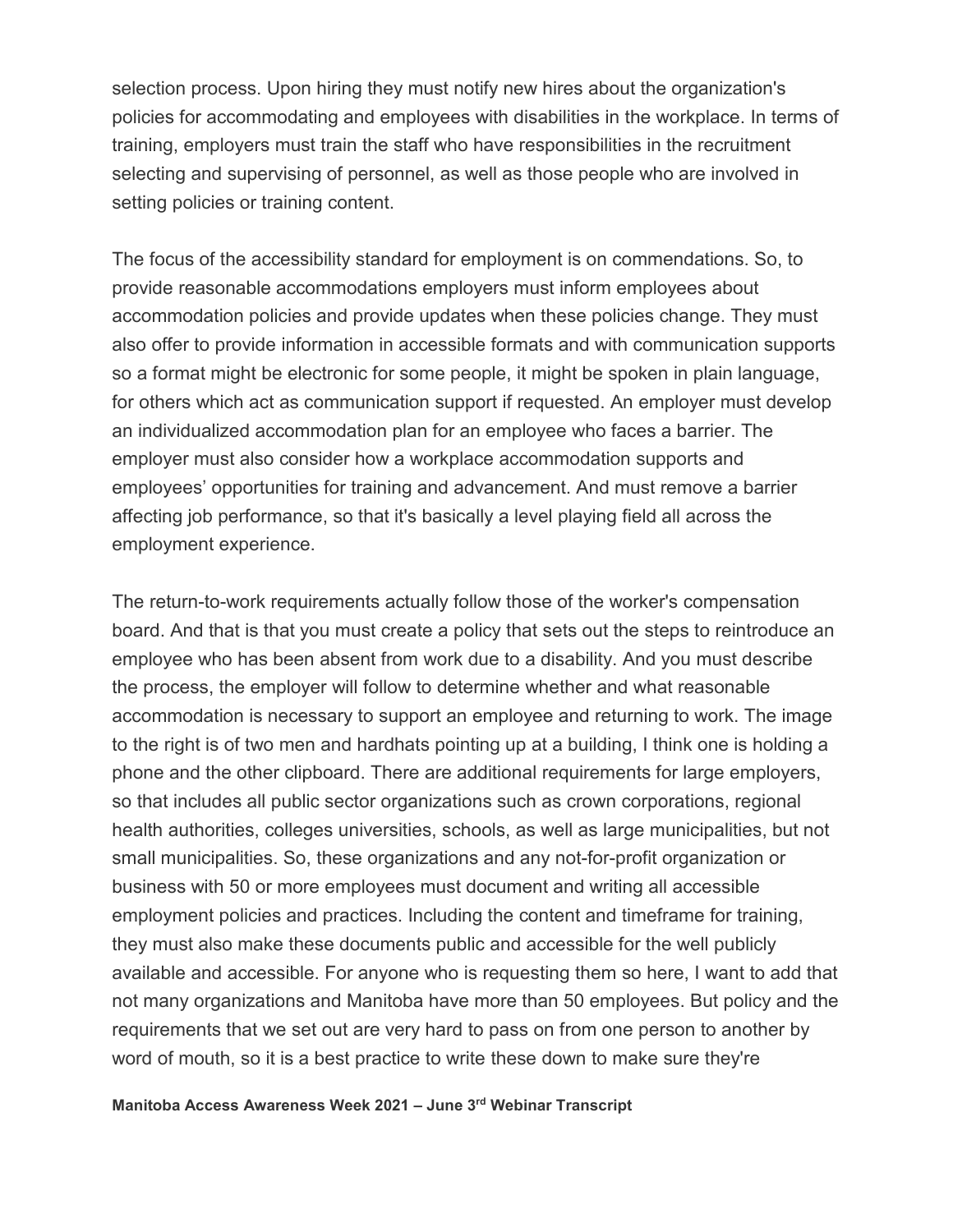consistent and shared as you acquire new employees, and you redeploy. Make sure everybody knows that you are proud to be an inclusive employer.

So here are the timelines and you will note that already the Manitoba government and the public sector organizations that I mentioned are complying or on their way to complying with the accessibility standard for employment. The Manitoba government had a deadline of May 2020 and the public sector organizations just this past month May 2021. So, in the meantime, private sector non-profit organizations and small municipalities still have about 11 months more till May 2022 next slide, please. But we don't want you to be worried about these deadlines and the support requirements, because there are plenty of resources available to help you on your way, and some of these things, we think you're already doing.

So, some of the newest resources, and I'm very proud to show an image to the right of our new online learning portal. Where you'll see that there is training for accessible customer service currently in an HTML version, in the future, it will also be in a learning management system. So larger organizations can integrate it into their training and it was mentioned by Minister Squires that the training includes the voices of mandatory ones with disabilities. And certificates, so that you can actually track who's taken the training, we are still finishing up the next. Training module on accessible employment and that will be coming to you and we hope and then next couple of months, another new resource on our accessibilityMB.ca website is a minister's annual plan for 2021 22 and 2022 23 there you'll find our plans to develop and implement future accessibility standards and our commitment to making Manitoba accessible significantly more accessible by December 2023.

We also have in there a banner showing here on the screen of accessibility during covert 19 where we take our customer service standard unemployment standard and show how to consider these things and those requirements. During a pandemic, so it please if you're interested born in what this means during covert see our information, all of these resources are the ones so far are on our homepage and the following resources are on the tab for employment under either non-profit in business or public sector. So there you'll find a workplace emergency response toolkit. You'll find the employers handbook and sample accessibility employment policy templates that you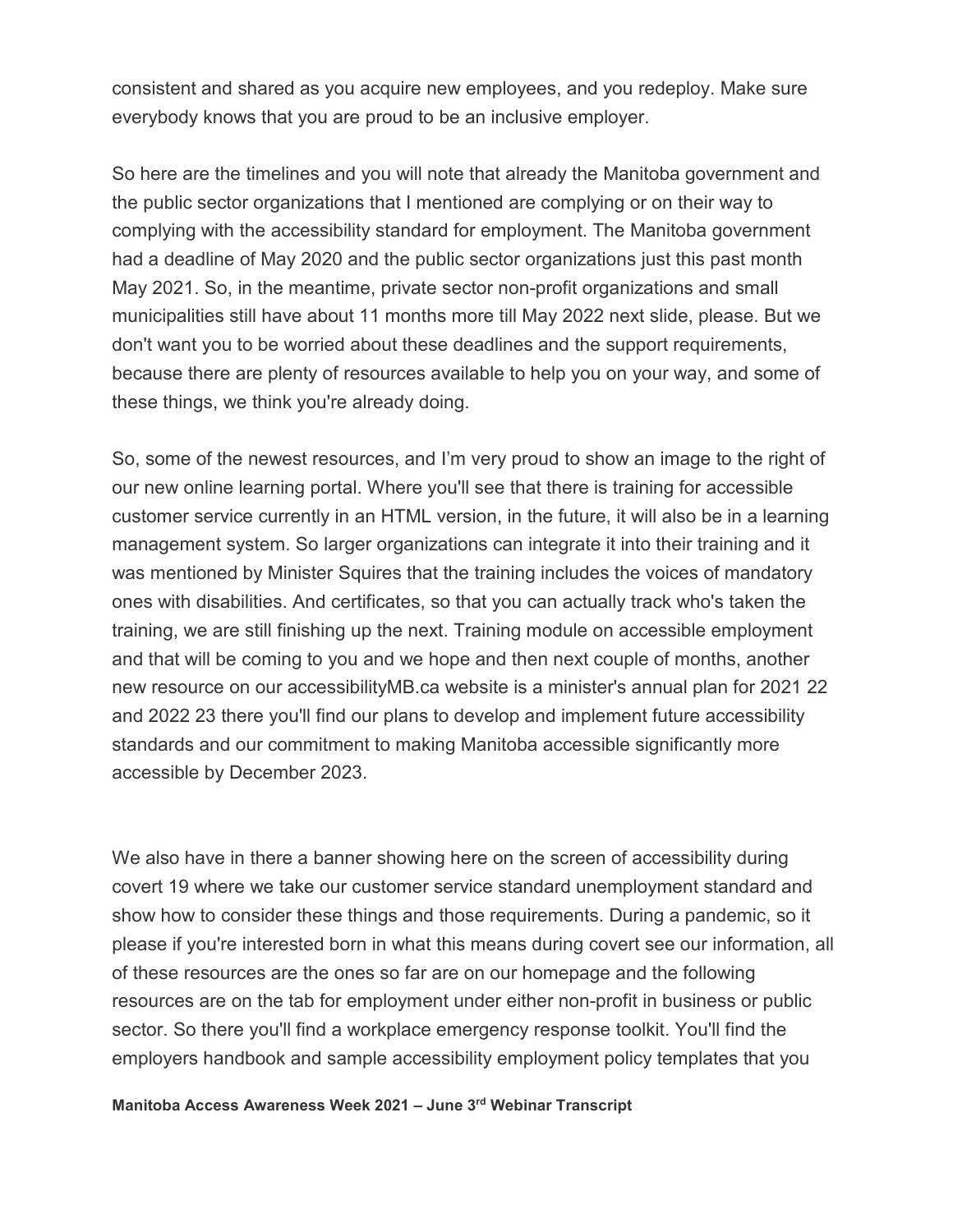can fill in a guide to create an individualized accommodation plan and process and policy and we're also really pleased.

By having Manitoba disability Community help us and creating actually we have two different videos that this one is on accessibility in the workplace. And if anyone needs a lunch and learn it's a great tool to use only six minutes to have a discussion about what accessibility looks like in your organization. All of these resources as soon as we load them up within a week we will advertise them in accessibility news. There you'll find all the latest information as well on consultations on our accessibility standards. And I know many people are very interested right now in the Manitoba accessibility fund. So it was just launched in March we're currently working on the guidelines checking in with some stakeholders to make sure it's effective for Community organizations. And it's basically guided by the principles and the standards of the Accessibility for Manitobans act so eventually we hope by April 2022. There will be a grant process available for notfor-profit organizations, as well as for business and some public sector organizations, not crown corporations. So, all those guidelines will be set out, and we hope you make use of what is a \$20 million endowment fund, we will use the interest on that fund on an annual basis, to create new projects at the Community level and that are targeted specifically to your audience.

That ends my presentation about the standard. And I loved what Deputy Minister said – that it is with people with disabilities, asking, talking, finding out about their experience of your workplace, your organization, and your client experience that you will have the best expertise to guide your way forward, and for that reason, I'm especially pleased that today I'm able to introduce Rosalie Best, who is the accessibility services coordinator for the Manitoba league of persons with disabilities, who is the facilitator for our panel discussion. I want to add that the Manitoba league or MLPD is a provincial not for profit organization that promotes accessibility and inclusion for people with disabilities and will MLPD educates and offers expertise on a wide range of topics and issues related to inclusion and accessibility so with that welcome Rosalie

#### **Rosalie Best at 00:53:11**

Hi, thank you so much for having me and having MLPD at this event. I might give a little bit of a background on myself really quickly. Before I was an accessibility services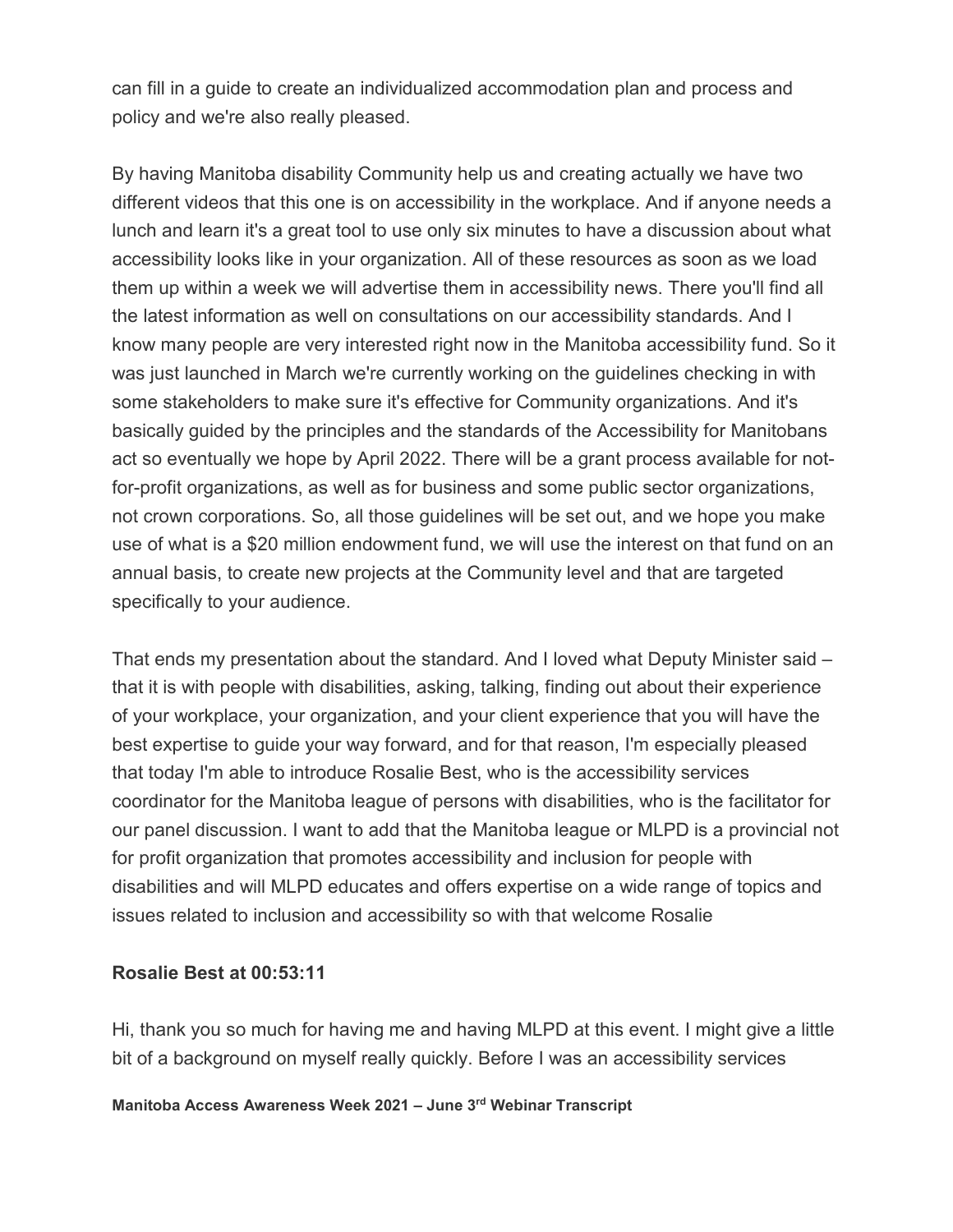coordinator for MLPD, I was a career counselor for people with disabilities, I worked in a cross-disability and bilingual environment, and so I kind of got to see a lot of Manitoba employment kind of I guess practices. And I remember thinking oh if I could only get in the room, with the employers and just make them see why they should hire my people And so now coming to MLPD and offering training for employers and being able to talk to them is a wonderful opportunity to do that. But I'm here to facilitate not talking about myself at length, so I will introduce our panelists and if I want to see your name, you could just kind of wave, so people know who I'm talking about So today we have Erika Rodeck

## **Erika Rodeck at 00:54:17**

Hi everyone!

## **Rosalie Best at 00:54:20**

Erika has been blind since birth and she currently works as an intern with the Canadian National Institute for the blind foundation come to work program where she contacts employers to encourage them to hire individuals who are blind or visually impaired. Her previous work experience includes volunteering as an administrative assistant and a research intern in the newsroom of a local radio station. Erika has also been involved as an advocate in the disability community, looking for work has presented many challenges for her but her goal is to find permanent full time employment welcome Erika.

#### **Erika Rodeck at 00:54:55**

Thank you!

#### **Rosalie Best at 45:58**

Next up, we have Samantha Rayburn-Trubyk**.** Samantha is an HR advisor and accessibility manager at price industries limited. In her spare time she's President of Little People of Manitoba and spends much of her free time advocating for little people in North America. In addition to her duties in Manitoba Samantha sits on the advocacy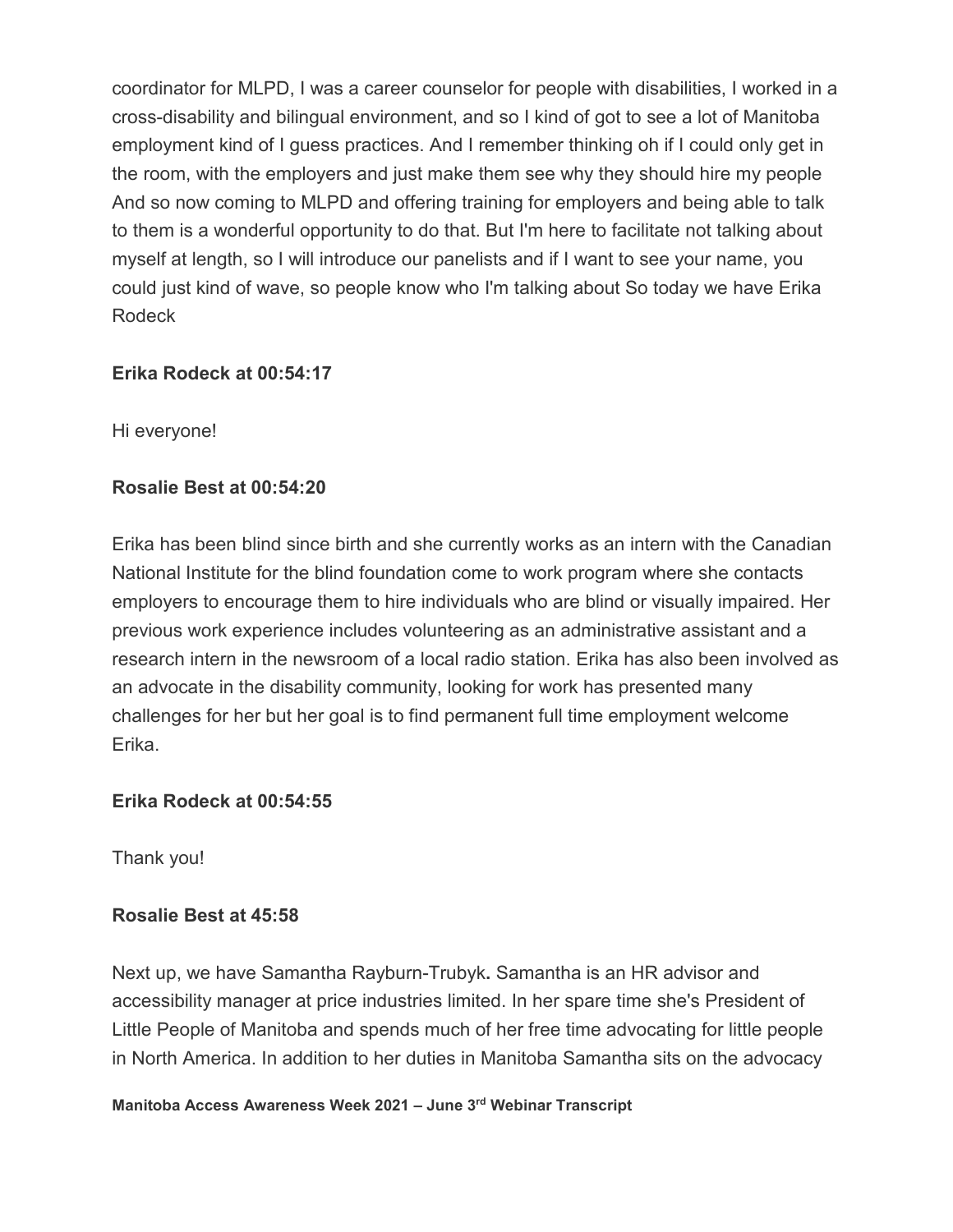committee for little people of America and co hosts slash co created a zoom group for North American parents raising children born with dwarfism. The group saying is to ensure that all kids born with dwarfism are raised, knowing they are perfect in their bodies and don't need any sort of fix. Samantha and her son were born with I sorry I come to a place which is a form of dwarfism and she has much pride in her disability and wants to share it with everyone she meets. Samantha's completing a master's degree in disability studies at the University of Manitoba and lives in Winnipeg with her husband son and their few dogs.

Next up is Josh Watt and for the past six years josh has served as the Executive Director of the Manitoba school boards association. Following a 15 year career as a public servant for the federal and provincial governments. He's proud to serve as a member of the accessibility Advisory Council, and one of two public interest representatives on the continuing competency committee of the College of registered nurses of Manitoba. Josh holds a bachelor of arts and on with honors in law and political science from Carleton, masters of public administration, from the University of Winnipeg and a master of education from the University of Manitoba. And a master level certification and peace support operations through the United Nations Institute for training and research. He was recently named a fellow of the Royal Society of arts in the UK and is currently completing the final capstone for the public leadership credential at the Harvard Kennedy School of government. As a person with Asperger's syndrome josh has a profound believer in promoting accessibility for all Manitoba he believes there's always room for correct progress in recognizing those persons who said their abilities are visible and sometimes invisibles. Josh brings a lifetime firsthand experience concerning the opportunities our communities can provide for all persons who may be need of accessibility. And through today's panel, he hopes to share career lessons about what employers can do to accommodate those employees whose accessibility requirements might be obscure or overlooked, due to the end visibility of 13.

And last but certainly not least, we have Bill Tucker!

#### **Bill Tucker at 00:57:48**

Hi everybody.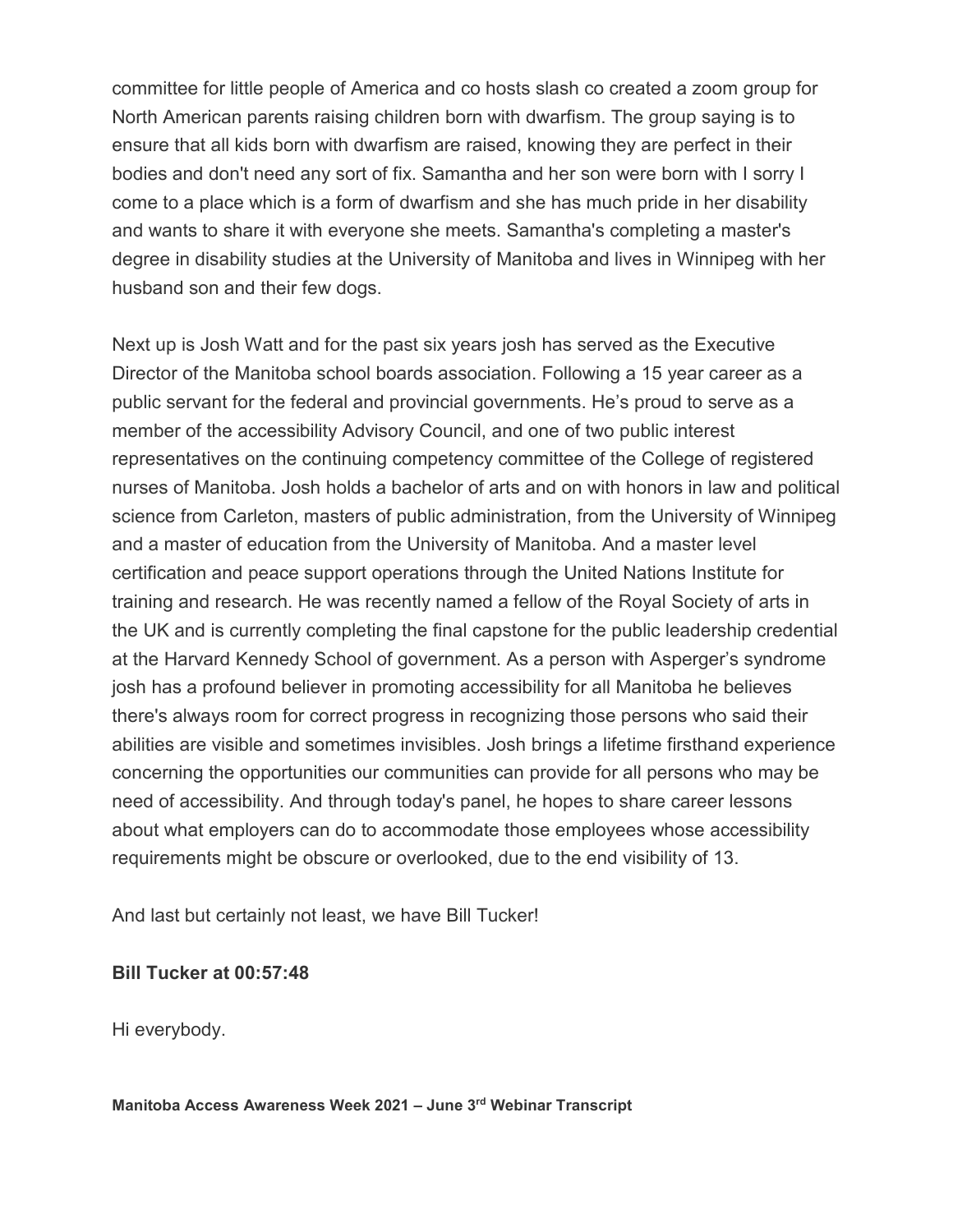#### **Rosalie Best at 00:57:51**

Bill joined the client service and support team environmental approvals branch conservation and climate at the Manitoba government on a second month from his role as career development consultant with skills and employment partnerships. Prior to the six years with the provincial government Bill spent 10 years with Manitoba liquor and lotteries and surveillance department and 10 years with Manitoba start. Bill enjoys spending time volunteering, including being on the board of directors of management possible and working with reaching equality employment services Inc, otherwise known as REES there's never a dull moment at Bills home, which includes his wife to teenagers and a variety of pets, including three dogs five aquariums two turtles to guinea pigs and two parrots. Bill, just a quick aside you're in good company I have approximately the same amount of animals. I've never met anyone else so good to have you here today okay so let's just jump right into these questions.

I'm going to be alternating starting with Samantha. All right here we go. So Samantha what accessibility barriers to you or have you faced in the workplace?

#### **Samantha Rayburn-Trubyk at 00:59:08**

So for me most of my barriers are due to my height, I was born with achondroplasia, which is a form of dwarfism and so, most of my barriers are either things that are too high, things that are placed right or even just attitudinal barriers so most of my barriers really are limited to my physical disability.

#### **Rosalie Best at 00:58:31**

Thank you and Bill. What accessibility barriers do you face in the workplace?

#### **Bill Tucker at 00:59:40**

The majority of their barriers that I've been facing have been twofold. One of them comes from the fact that when I first started working, I was what you might call a normal person I had no there was no visible aspect to my disabilities. And then I was diagnosed, three years ago. And once that diagnosis was disclosed, I became a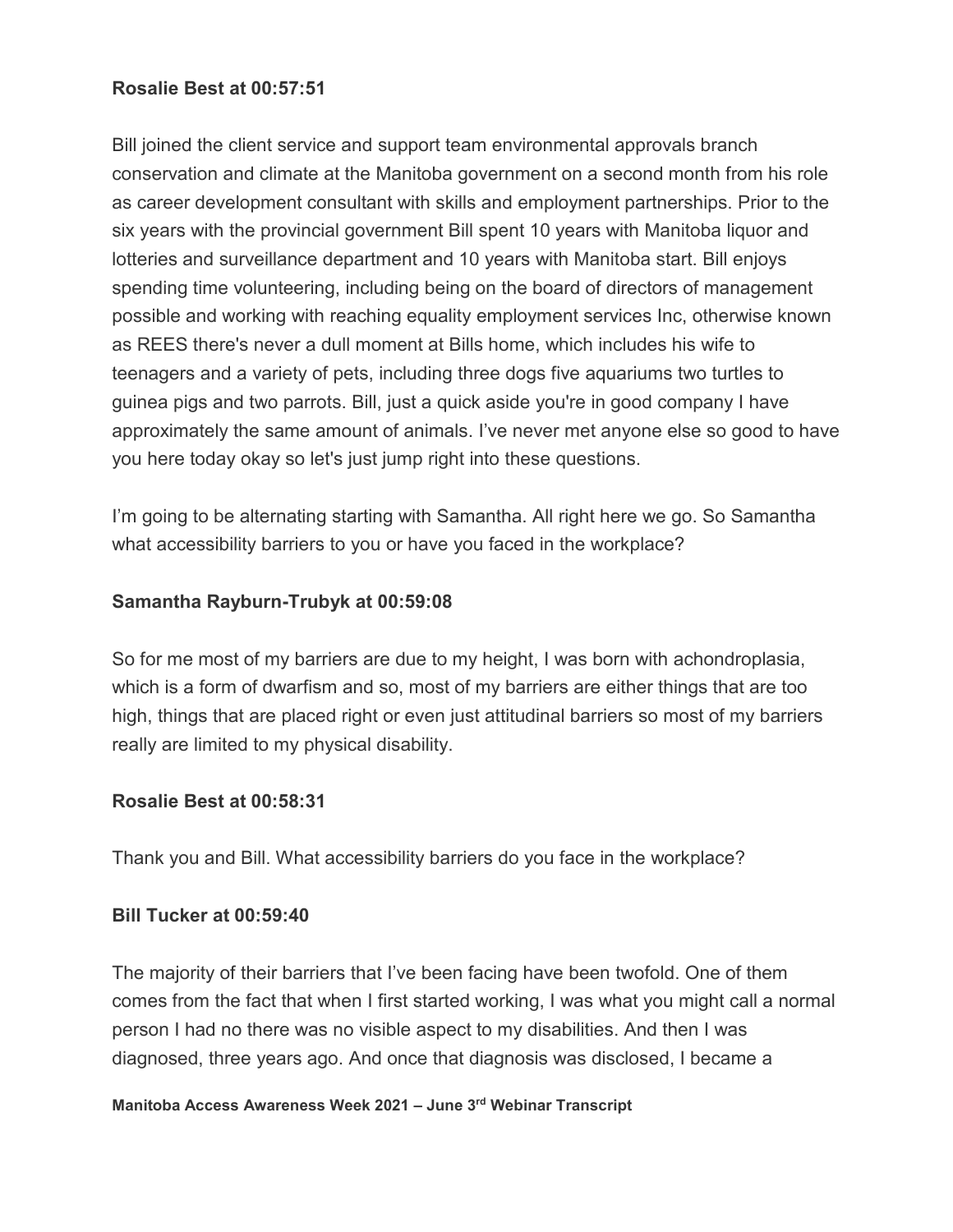different person in the workplace, for some reason I'm not sure why. The second thing is, I have a service animal now that works with me and goes with me pretty much everywhere. She was here earlier but she decided that she wanted to quit and go and have a lay down.

And so, the barriers, there are primarily two: having an animal with you in the workplace on a permanent basis in the workplace, not necessarily knowing how to work with that, and how to accommodate an animal in the workplace.

#### **Rosalie Best at 1:00:48**

Thank you. Erika what accessibility barriers, do you face in the workplace?

#### **Erika Rodeck at 1:00:54**

Most of the barriers that I faced in the workplace in terms of accessibility relate to the recruitment process, and also the onboarding process. I use a screen reader called jaws and I find that a lot of the time when I apply for jobs, I'm able to submit my application and everything's great.

Until I get an email like an automated email saying that okay congratulations I've submitted my application now I need to do an assessment, and when I go into the link where they have the assessment. I find that it's not accessible and when I've contacted the employer to explain my situation. I either don't get a response or I'm told that they can't accommodate me and sometimes I'm even challenged on whether or not I'd be able to do the job anyway.

I've also had some issues with interviews even prior to COVID I found that sometimes, there was a reluctance to guide me to and from the interview room and within the building. And, of course, if I was hired I would take steps to learn to navigate a building independently, but when I've never been to a place before I'm going to need some assistance with navigation. And I also find that a lot of the time employers just aren't aware of how to interact with people who are blind or partially sighted, so I can think of one example, where I went to an interview, and I was entering the place where I was going to be interviewed. And suddenly, I felt this thing on my forehead I didn't know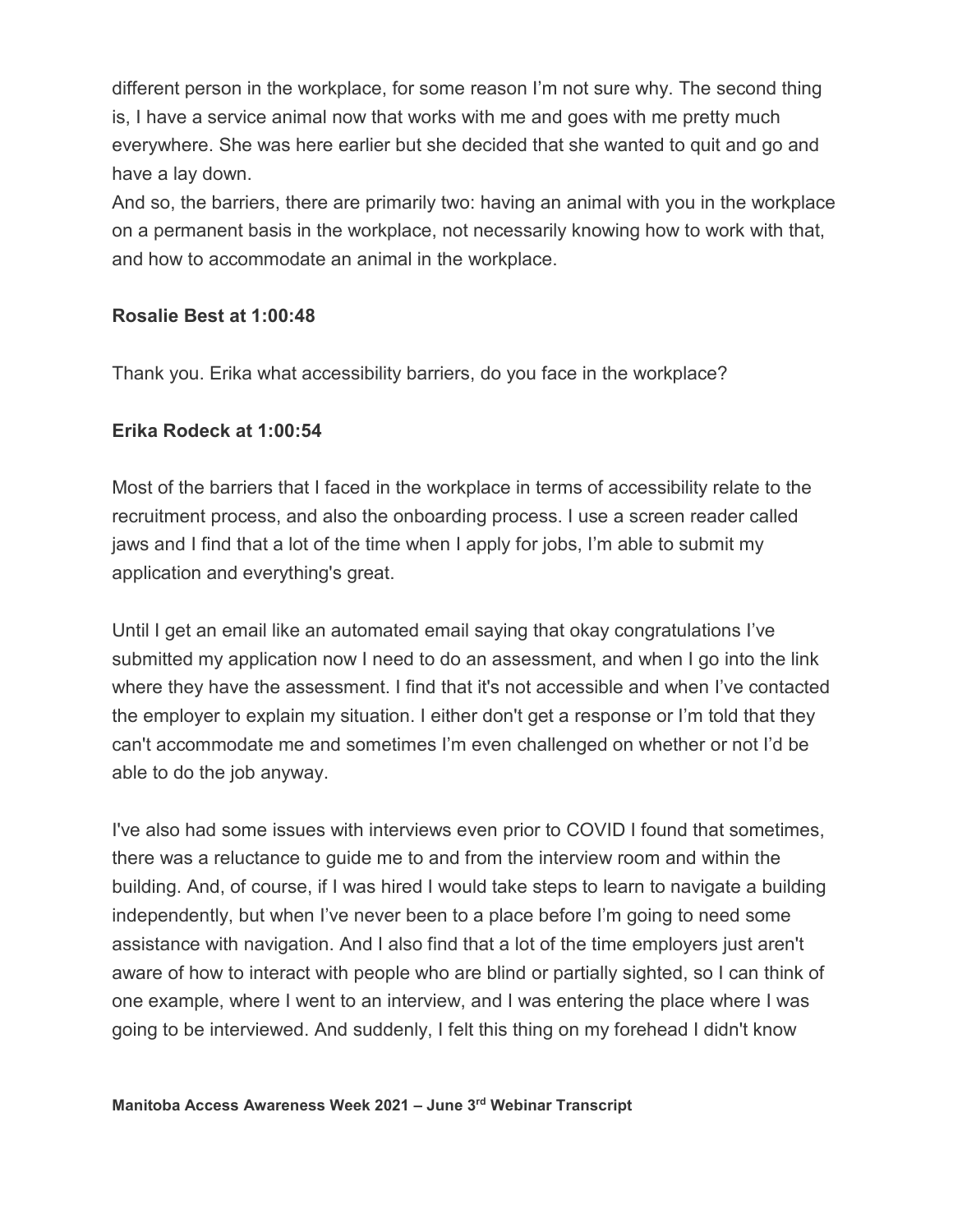what it was I figured out fairly quickly that the woman was trying to take my temperature, but it would have been helpful if she would have told me that.

So just those kind of things that just add up and make things a little bit more difficult. I also find that a lot of the time it's the technology. So, I was in a work situation where attitude wise, they were wonderful they were very inclusive, I was definitely part of the team, but I wasn't able to do the onboarding process because of the technology and the lack of accessibility.

#### **Rosalie Best at 01:02:58**

Thank you and Josh what accessibility barriers, do you face in the workplace?

#### **Josh Watt at 01:03:04**

Thank you so much Rosalie and it's a pleasure to be here, so thank you for the invitation. For me the manifestation of Asperger's is palpable in many different ways, and when you look at a job you'll often see that one of the big criteria for any job is having a driver's license or access to transportation. And for some people with Asperger's, including myself, the spatial temporal dimension of our cognitive processing the sensory inputs that are coming at us every second have prohibited me from ever acquiring a driver's license or being able to drive a car so during my lengthy career, which has taken me across the continent to various places. I have always had accommodations made in order to help me to get from place to place or city to city, and I have never felt the need. You know, to try and pursue that myself it's always been something that people have helped me with you know colleagues have been there to provide transportation when it is needed there's an expectation that if I'm going to attend a meeting you know I will have the time ability to take transit to go there. And those are pretty important accommodations you know, beyond the social emotional and behavioral cognitive dimensions of Asperger's. Which I can't tell you, if you've ever watched the good doctor or you know big bang theory or you've seen the Temple Grandin movie you know that those are many different manifestations of Asperger's based on the autism spectrum disorder spectrum.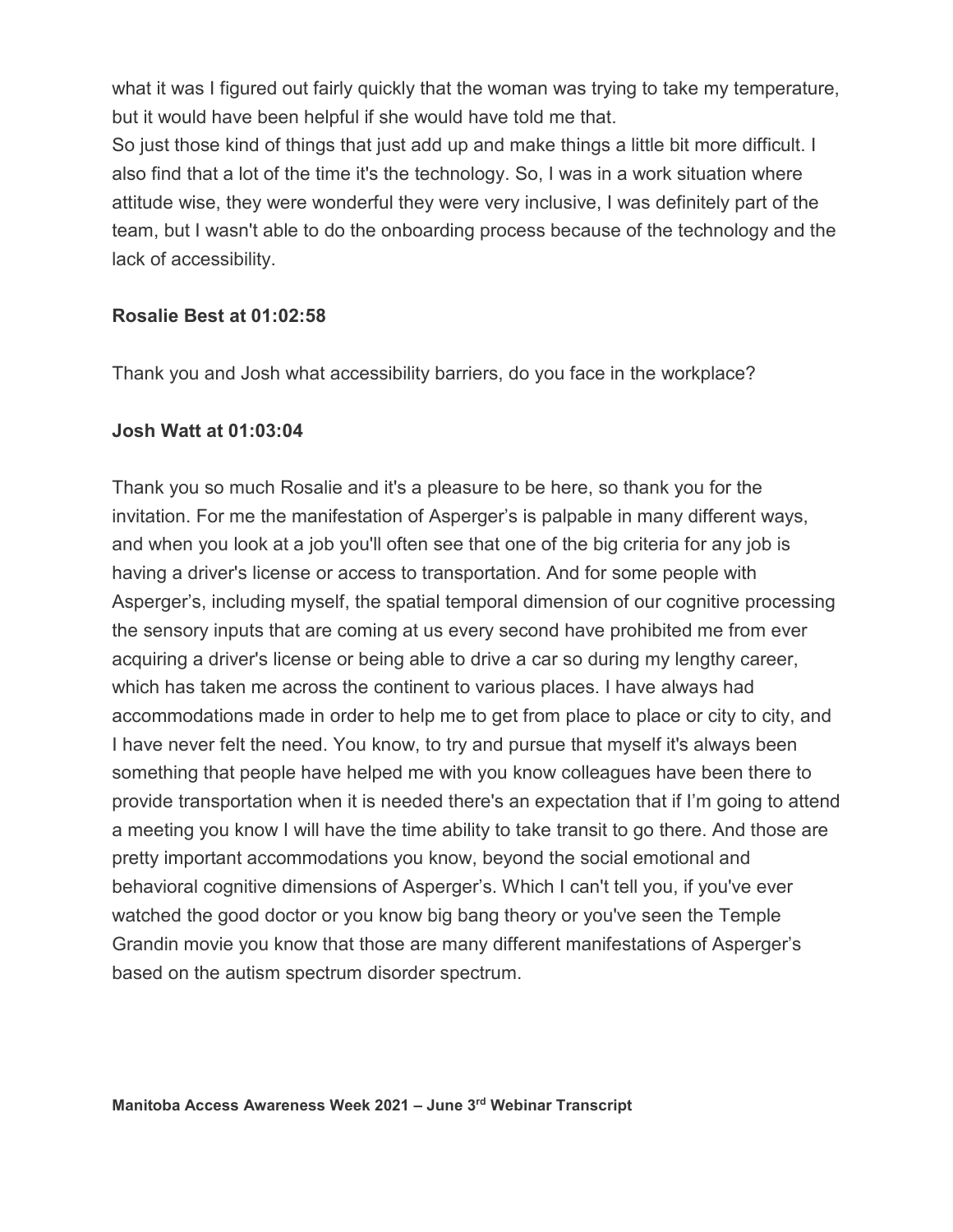So, I won't share all of the different accommodations that I've had, but I think in terms of the transportation piece that one, most of all, has had the largest impact on how I have experienced barriers and how employers have been able to accommodate that.

#### **Rosalie Best at 01:05:30**

Thank you josh and I actually just going to quickly say I agree as a person who is a wheelchair user and doesn't have her license. I found my way around needing a driver's license many a time and it is definitely something that's come up for people disabilities who can't get a license or for people who can't get a license with disability or not. So Samantha What was it like to start the conversation about workplace accommodation and are you now comfortable disclosing a disability?

## **Samantha Rayburn-Trubyk at 01:05:42**

So yeah, I'll go in two parts, my younger self was very awkward. You know when you meet me, I'm not somebody that can put on a fake mustache or top hat and hide in the crowd. You know when you meet me, you know, I have a disability either you see it, or you can hear that I'm coming from a less than average location. So it's not something that I can't disclose when it's just so obvious. When I've applied for jobs in the past and I'm talking to my younger self and I've disclosed it, there are times more times than not where I'm not getting a callback. When I haven't disclosed it in the past I've gotten a call back so you know take that for what it's worth. Now I haven't applied for a job in a very long time, so I'm hoping that that has changed. I'm a lot more comfortable in my skin now than I was you know in my early 20s and I'm somebody that's very. You know, I have a lot of pride in my disability and pride in who I am. So I have no issues disclosing it. I have no issues, having that conversation at work, I work for a great employer who wants to have that conversation with me who, you know my first two weeks hooked me up with an ergonomist, you know right out right out of the gate they wanted to accommodate me and make sure that I was comfortable here. That I was you know I had everything I needed cost wasn't a factor, they wanted to make sure that I knew that they knew that they wanted me to feel valuable and that goes a huge way that's so important for someone with a disability. I can tell you at past jobs where I've had that conversation about accommodations where they've initiated it. And perhaps it's come across you know I've made some recommendations, nothing outlandish but the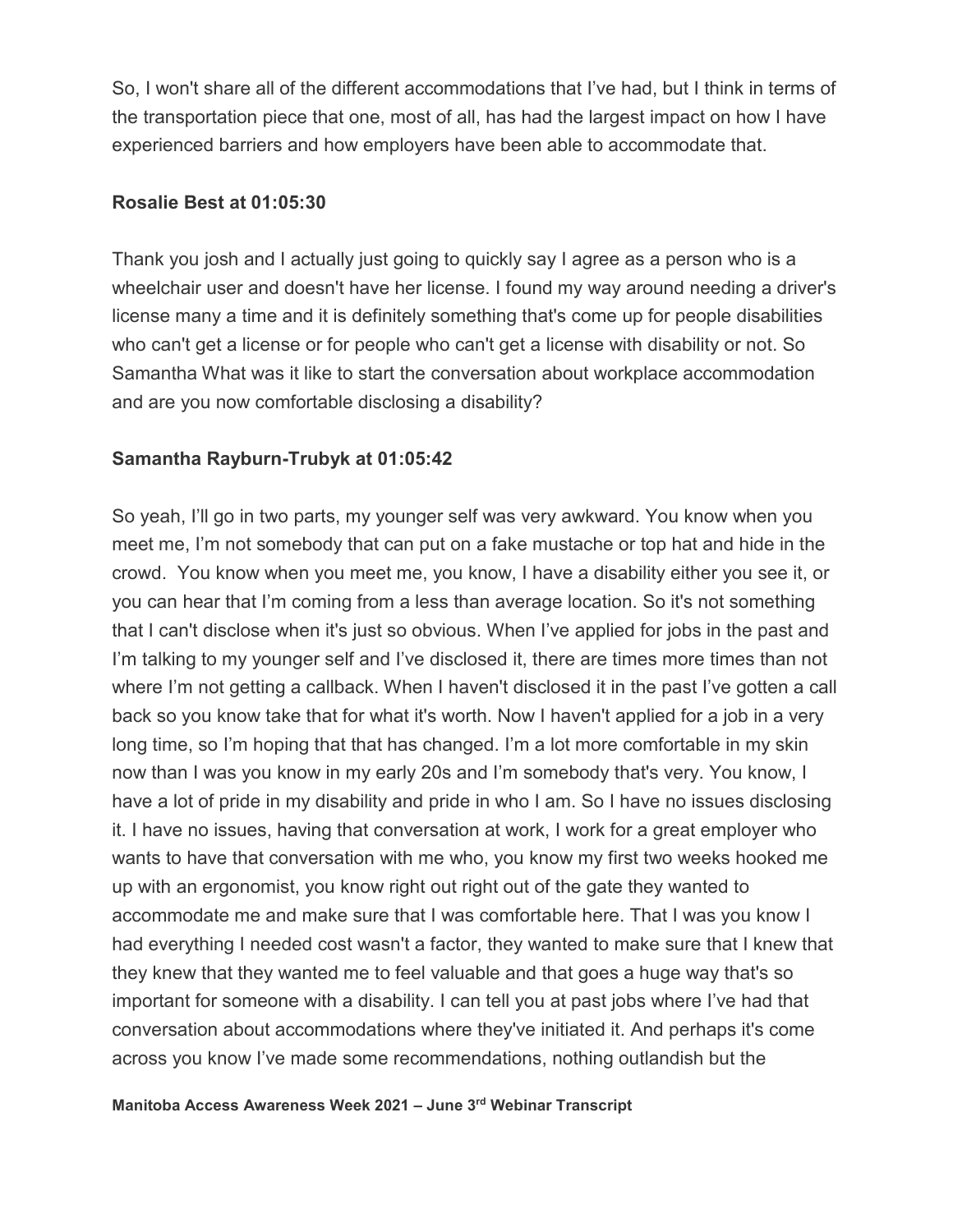comments that I've gotten where it's a little expensive here's your consolation prize of a stool. So, it's nice to know, you know it's nice to be somewhere where I've just felt so valued right from the get go.

#### **Rosalie Best at 01:07:53**

Yeah absolutely! Bill what was it like for you to start that conversation and are you comfortable disclosing your disability?

#### **Bill Tucker at 01:08:04**

Starting the conversation in the workplace, I was initially very open about it because I really didn't know the impact of having a hidden disability in the workplace. I didn't know I had one for 30 years. And so I'm,I have a very trusting nature, and I was very open, I was very honest and I disclosed as much as I could in the workplace and that kind of sort of came back and bit me in the butt a little bit. People didn't understand necessarily what the disability was or what the expectations of that disability were, or how to deal with it, and so that became sort of a bit of a tension between employee and employer, if you like as to my comfort with disclosing my disability, it depends on the environment, it depends on who I'm talking to where I am. Because of because of Jackie my service dog she is the visible part of my disability you see a dog walking up to you, and they have a service dog jacket on a service dog based on. The assumption is that the person with that dog has a disability of some kind, because it's not visible I very often get asked well what's wrong with you.

My knee jerk reaction to that is it's none of your business. But I also understand that people need to learn what it is to have a disability, when you see Jackie she's not a typical service dog she's a small Jack Russell terrier. So she's not a black lab she's not a golden retriever she's not a German shepherd, and so the assumption is that this isn't a real situation, so I understand that people need to be educated into that situation. But, I need to have the understanding during that conversation it's very difficult for me to talk about that because. For 50 odd years I thought of myself as being a normal person. And then somebody comes along and says Oh yes, you have this and it was a huge shock to me. As much to anyone else who has known me throughout those 50 years so.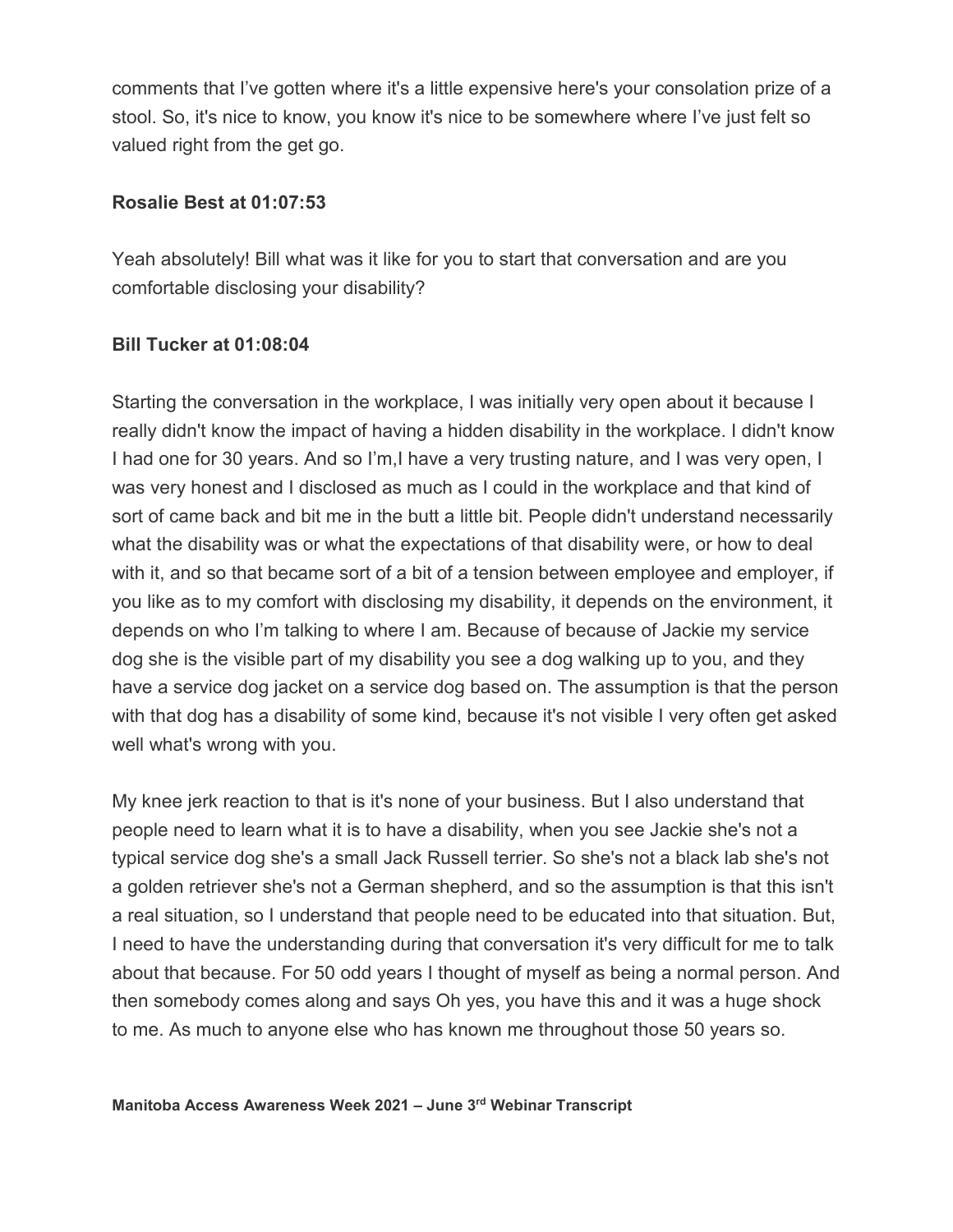Now I'm a little more comfortable with disclosing it. I kind of I've owned it I've learned how to respond to people. But it's still not I wouldn't go into a cocktail party and use as an icebreaker.

#### **Rosalie Best at 01:11:19**

Thank you, and not to put you on the spot, but I want to say when Bill uses normal it's in her inferred that it's quote unquote normal.

#### **Bill Tucker at 01:11:30**

Exactly.

## **Rosalie Best at 01:11:31**

I know that, because from our last time we talked, and then Erica can you please tell us about starting conversations I was combination and just be cognizant of the time? Thank you!

## **Erika Rodeck at 01:11:44**

For me it really depends on the environment that I'm in this might sound a little bit strange to people, but I actually find that sometimes it's more difficult when I'm within a disability organization or a disability environment because I find that even unconsciously certain assumptions are being made about what people's needs are based on their disabilities and sometimes even though people are very well meaning and well intentioned. I feel that I'm sort of indirectly being compared to other people who have disabilities or other people who have a disability that's seen a similar to mine. Whereas I find that when I'm not in a disability environmental organization, maybe I'm the first disabled person that someone has met so everything's new and they're very open to learning and accommodating me in whatever way is needed in order for me to do my work. For me, the question of disclosure isn't really something that I think about a lot because I'm pretty much always out. People can tell by my white cane and the way my eyes are and the way that I navigate through space that, I have a vision impairment, so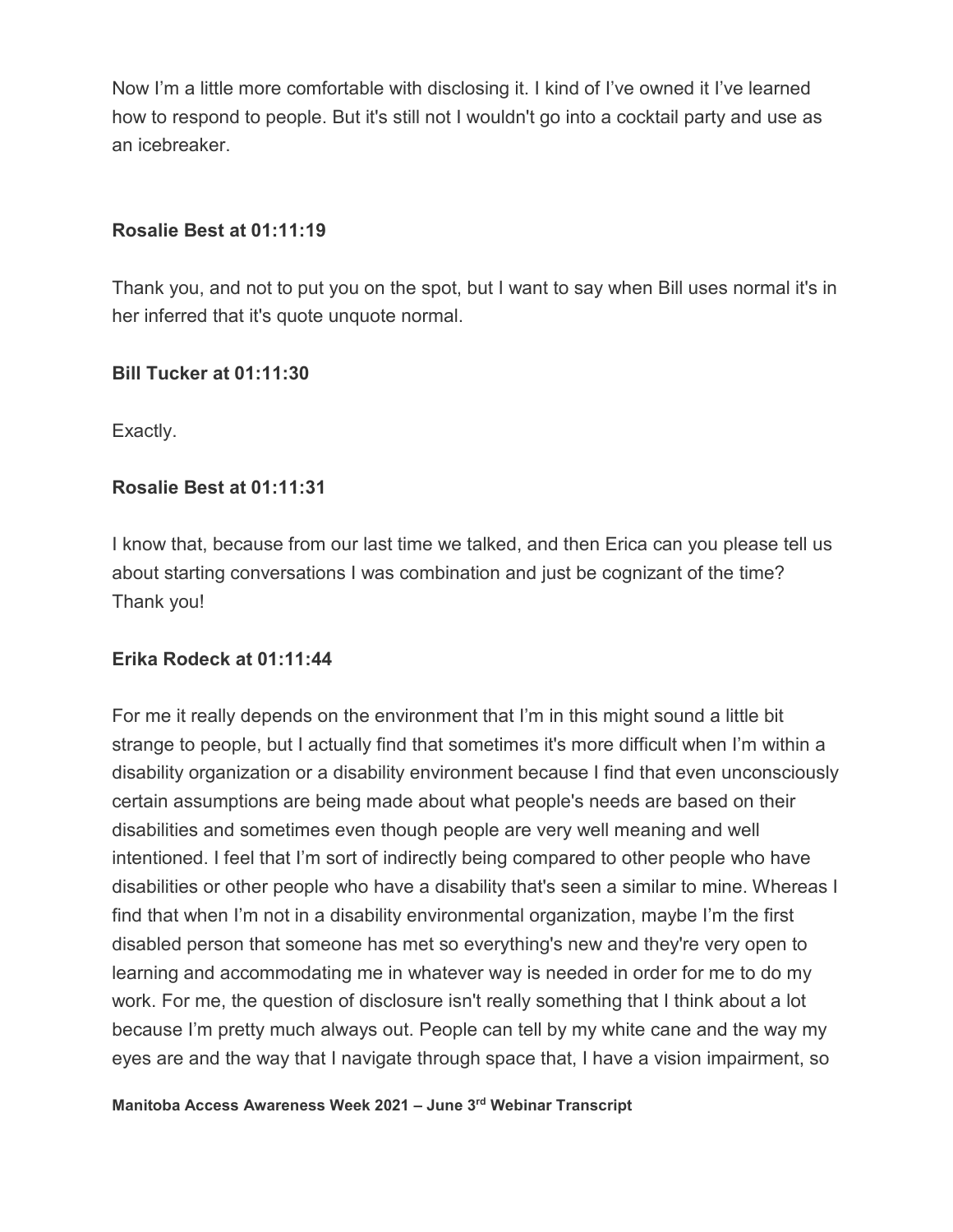it's not really something that I can hide and even in my resume and cover letter because I don't have a lot of work experience, most of the experience that I list is related to volunteering with disability organizations. So, it's something that I feel like I'm always kind of disclosing but I don't emphasize it in a way that focuses on the things that I can't do or I don't frame it as a weakness. I just frame it as okay it's part of myself part of who I am it's not all of who I am it's the same as having brown hair and yes it's part of me but there's so much more to me.

#### **Rosalie Best at 1:13:40**

Thank you so much! Josh tell me about your experience with workers, accommodation and if you're comfortable disclosing.

#### **Josh Watt at 1:13:47**

Sure, well like Bill, for most of my life my diagnosis was not made, and so I went through life, you know with the manifestations of Asperger's not knowing what exactly it was, and neither did my mother who raised me as a single mother. And so having the conversation with employers, it can be challenging because, frankly, nobody who interacts with me beyond knowing that there's quirky behaviors or responses. Whoever assumes that I'm a person who is in need of accommodations or accessibility so frankly the last job interview that I had which is my current job, I actually did not disclose to them during the interview process that I was in need of accommodation, because I was absolutely certain that that would prohibit me from obtaining the job. I disclosed it after the job offer was made and, as I pointed out to them, they did not specifically request a driver's license in the statement of qualifications on the profile. And that was important for me to be able to prove myself to them and undertaking the work that I knew I could do without having my own transportation, and they accepted that.

And it was a bit of a challenging conversation at first, I can see that, when I disclose the need for the accommodation, there were some sideways glances between people on the hiring panel and yet at the same time, I think that's what has borne out during the last six years of my employment has confirmed that I am able to do that job. And so, really, I think it's unfortunate that you cannot feel open and having those conversations with an employer who's able to create a culture where any job applicant knows that they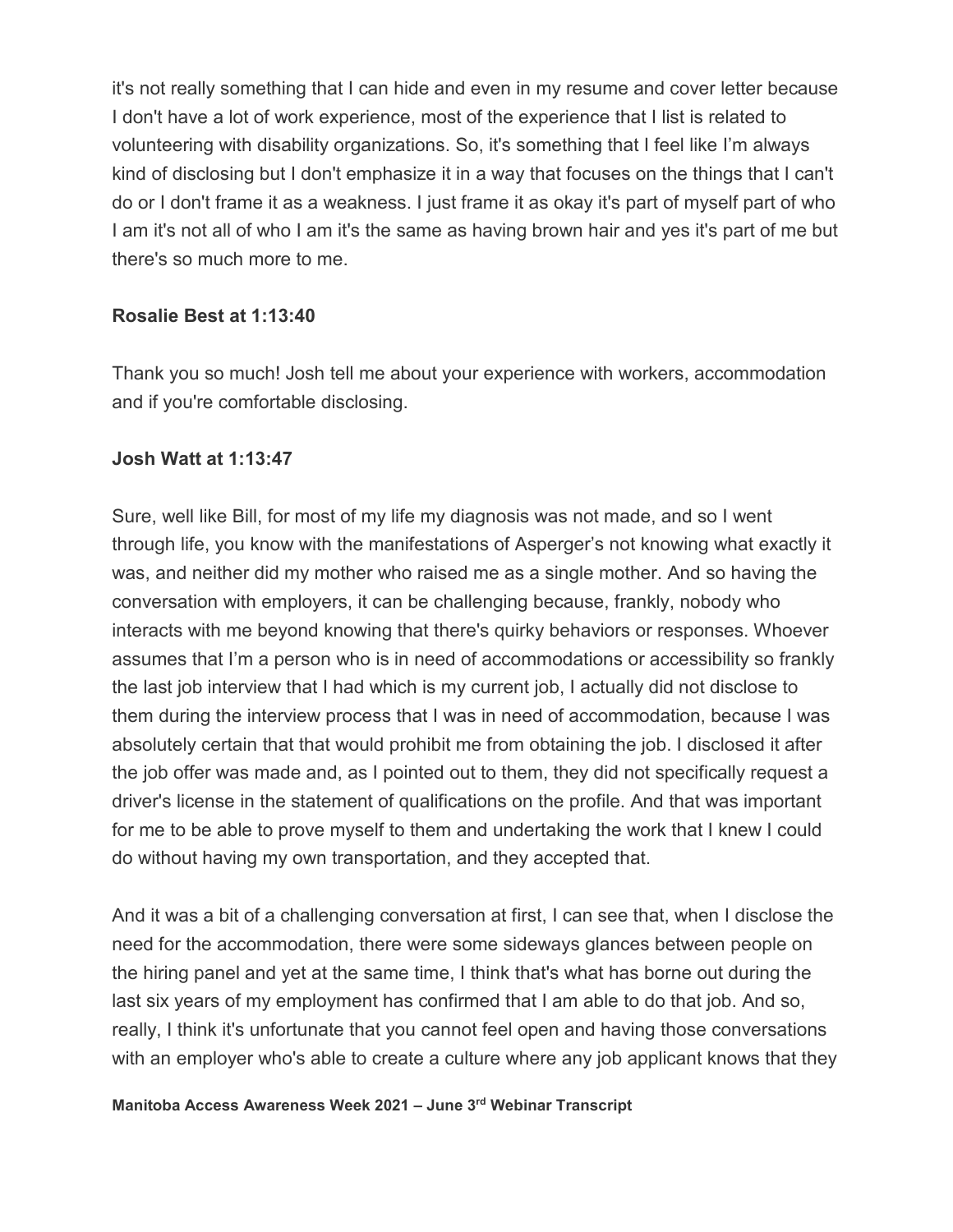will not be screened out of a competition or there will be no judgment or assessment against them as a result of having need of an accommodation, regardless of whether it's a visible or invisible ability is something that is a prime consideration.

## **Rosalie Best at 1:16:14**

Thank you, I was often asked as a career coach from my clients with invisible disabilities, whether they should disclose, and I never had an answer for that Sam did you want to add something to that.

## **Samantha Rayburn-Trubyk at 1:16:27**

I would just say I've often wrestled with myself in terms of not wanting to appear as being high maintenance and really having to work on that honestly from my younger self going don't ask for anything you're going to appear to high maintenance you don't want them to fire you like just grateful for the job. So you know currently going know I deserve that I need that accommodation I'll be better at my job without accommodation so it's switching the mindset yeah.

## **Rosalie Best at 1:16:157**

I fully agree with that same thing here I would often buy my own thing sometimes it's just not tell them yeah okay so with that said, based on your experience in the workplace, what do you what are steps that you think a workplace can take to create a culture accessibility to everyone? What would be your message to employers and, if you want to throw something in there about COVID and what we've learned from it that accommodation wise, please do so Samantha go.

## **Samantha Rayburn-Trubyk at 1:16:27**

I have, so much so, what I would say to employers is no you don't know what ableism means, understand that your words matter. Take a look at your policies or procedures or guidelines or signage and you're building all of that. And see and take a look and understand if you're being you know, ableist if you're having policies and procedures that are unknowingly excluding people or not being inclusive to everybody.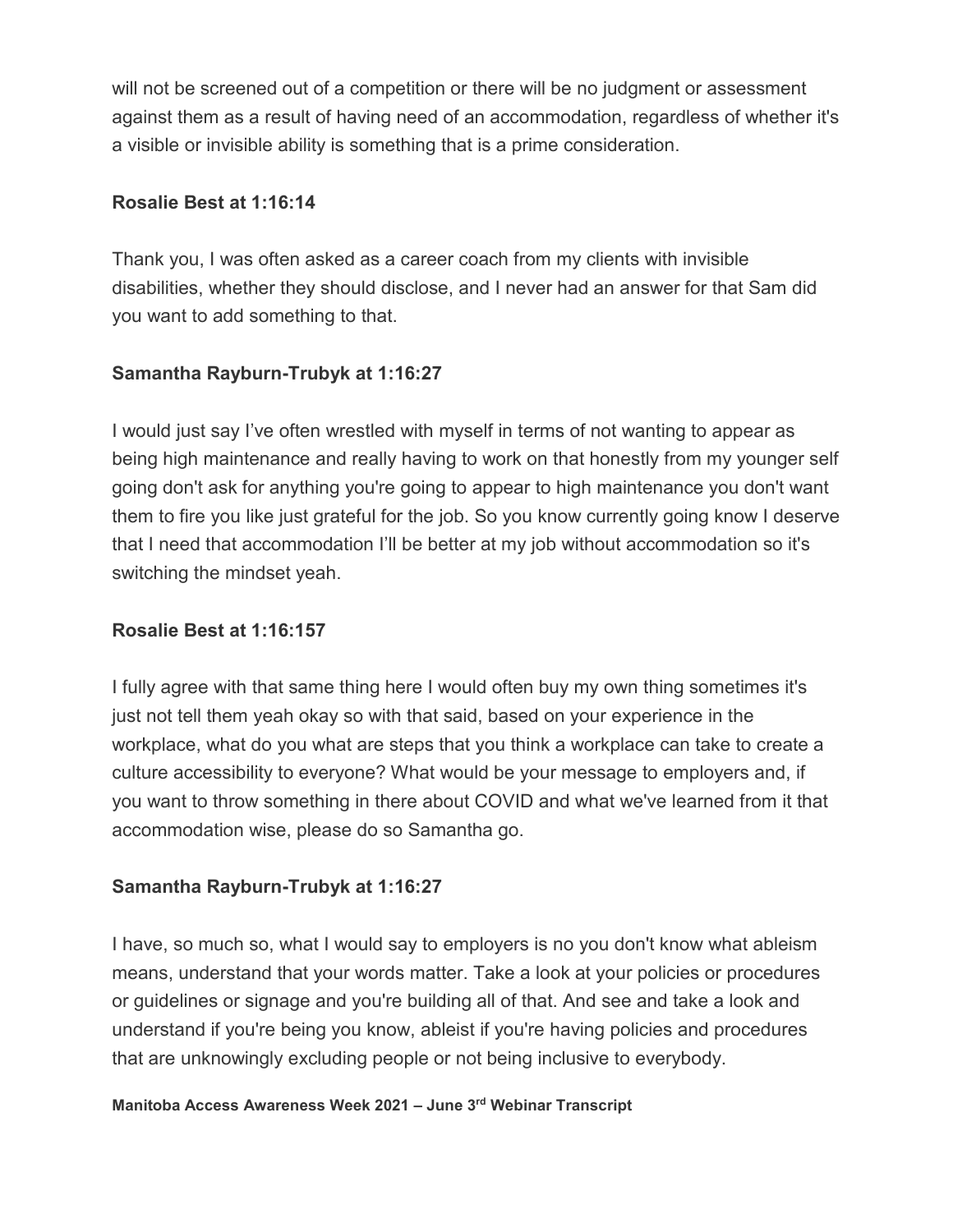So that's where I would start for sure. I'd also say you know don't question somebody regarding the validity of their disability meaning, you know whether you believe them or not is irrelevant that's not your concern. I would also, you know work with your employee I know this has been said before, but work with your employee. Ask your employee how they can be accommodated they're going to be the best person to talk to don't assume that you know what's best for them in terms of an accommodation and work closely with your employee think of disability as any other marginalized group right.

And unfortunately, we know that disabilities still you know lag behind in the workplace, and we know that folks with disabilities have so much value and can contribute so much and want to contribute so much. So don't be scared of anything accommodate what you can accommodate everything and let your employees soar.

Finally, I'd say you know, be the leader that goes against the grain, again, we know that folks with disabilities have a difficult time in the workplace still. Don't be that leader that contributes to that you know don't be that leader that says you value inclusiveness and you value diversity in the workplace, but then don't really actually value diversity and inclusion in the workplace, your actions matter wholeheartedly.

#### **Rosalie Best at 1:19:21**

Thank you, and then Bill, I just want to say, we only actually have a few more minutes so if you can share your experiences there for the rest of you just saying like maybe a minute or less, they'll be great starting with Bill.

#### **Bill Tucker at 1:19:39**

You really want to try and keep me short on that one.

#### **Rosalie Best at 1:19:42**

I don't want to I'm sorry we're running out of time.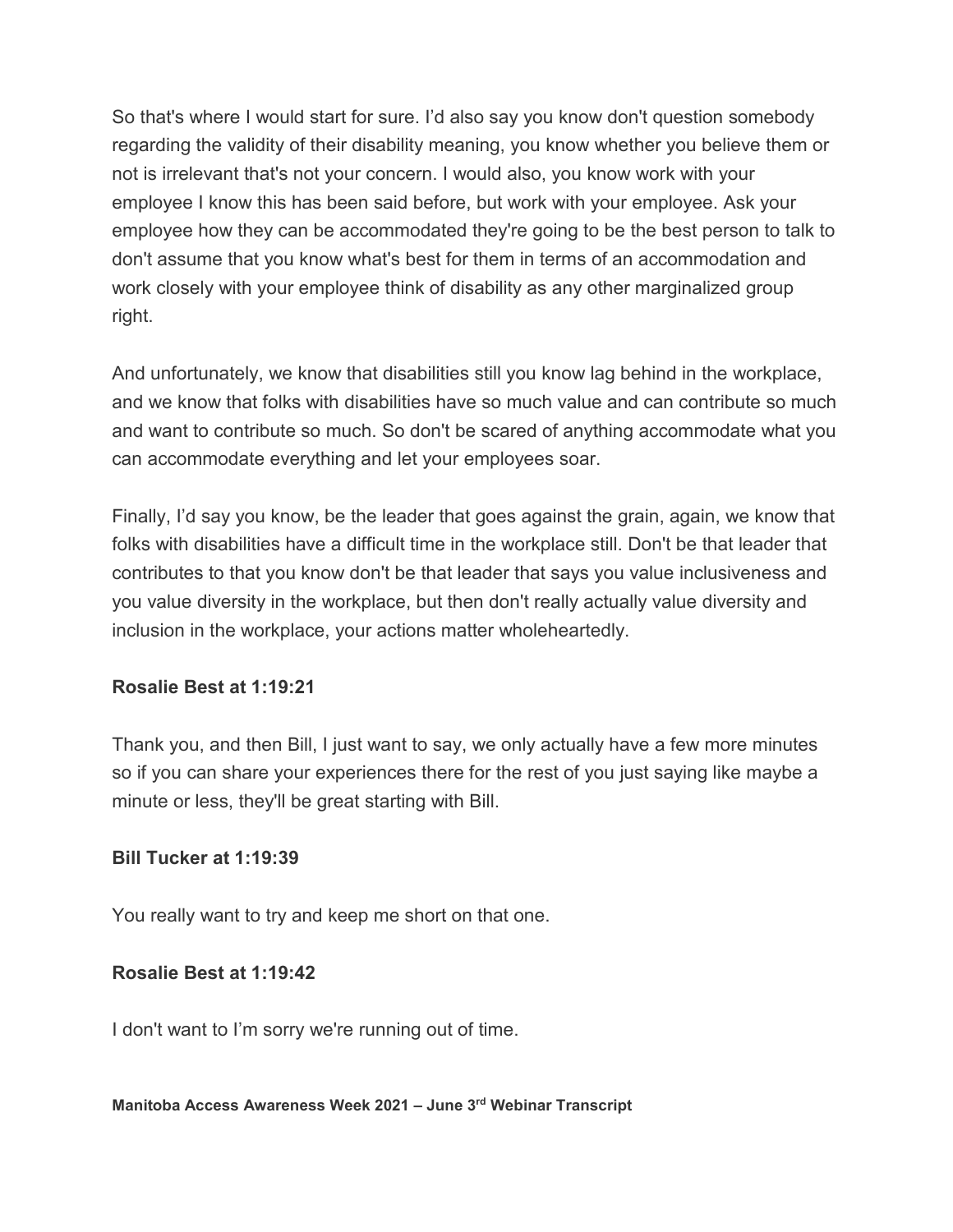#### **Bill Tucker at 1:19:39**

That's fine that's fine. So the advice I have for employers is what Samantha said ask what the needs are, my point to that would be asked the right questions learn what the right questions, are first. One of the things that one of the experiences I had when I first brought my service dog to work was does she have fleas or tics? Where are you going to take her to the bathroom? Does she have all of her inoculations? Those aren't the concerns around my disability, those are my concerns with regard to the tool I use to manage my disability I don't think anyone would ask, have you greased your wheelchair wheels recently are the seats secured properly. You wouldn't ask that right, those are the wrong questions to be asking so as an employer, if you want to be helpful to someone asked the right question.

#### **Rosalie Best at 1:20:49**

Thank you Erica.

#### **Erika Rodeck at 1:20:51**

I would say understand that disability can be something of value and can really be an asset to the workplace, instead of thinking of it as a liability. All people need assistance from time to time, whether or not they have disabilities and most people with disabilities really strive for independence. So this idea that they're going to need help all the time and going to need to be guided, all the time, definitely isn't true.

Really normalize accommodation, I mean people don't question it when maybe Somebody needs an ergonomic chair or this person needs to be by the window and this other person likes the lights on, or off or I mean, I would like us to get to a point where something like a screen reader is just seen as normal, because a lot of these things aren't expensive there are actually screen readers that can be downloaded for free and there are a lot of other accommodations there aren't expensive so don't assume that you're going to have to spend a fortune. And be creative as we've talked about throughout this discussion COVID has really taught us that it is possible to work remotely and a lot of things that people thought weren't possible from home actually are so. As people are saying ask what people need don't assume and be really receptive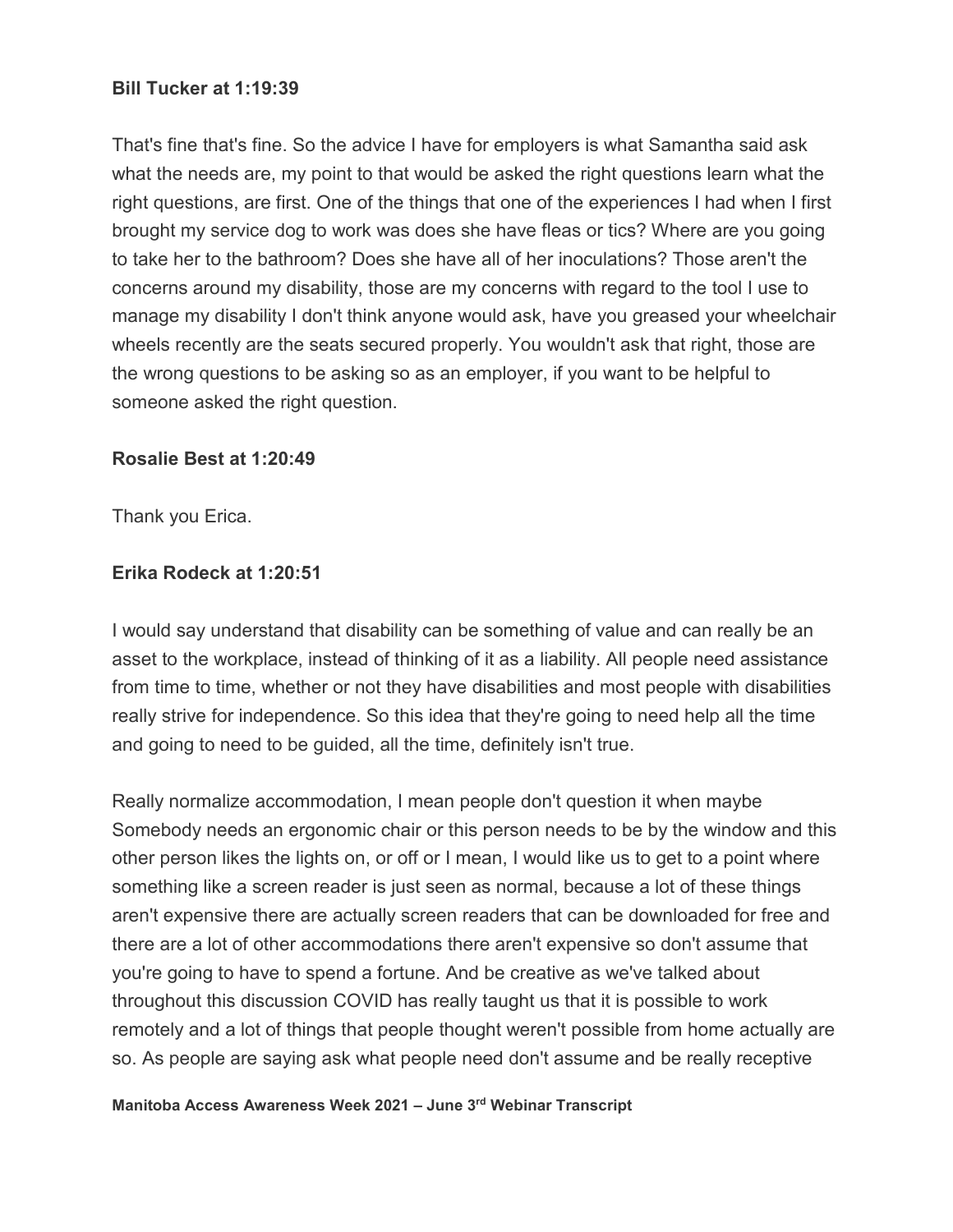and understand that somebody who experiences, the world in a different way from how you experience it can bring something really valuable to the table.

#### **Rosalie Best at 1:22:15**

Thank you, Josh.

#### **Josh Watt at 1:13:47**

No, I would really echo what all of the panelists have said but Sam said something that really resonated with me, based on my current studies in leadership and there's multiple dimensions of leadership that are exercised within the workplace every day. And some is formal authority and some as moral authority, but at the end of the day, everyone is a leader in their own right and everybody is called upon to exercise that moral leadership. And I think that what I learned the most out of Harvard University, which is very ironic for somebody who was processing of social emotional inputs is a little bit difficult is that the true ingredient of success the unifying theory of all leadership Is love. And when you exercise that quality towards your fellow human being, when you recognize the inherent dignity and worth and value of all of your employees and those who applied to your positions, you will realize that that in itself is a cultural shift that still has to be undertaken in the workplace, today, and I think bears repeat very carefully in this particular context.

#### **Rosalie Best at 1:23:30**

Thank you, Josh, I've just been told, we have some more minutes, I will do the last question, after all, and so what would your message be to employees with disabilities Sam?

#### **Samantha Rayburn-Trubyk at 1:23:48**

Sam's good. I would say a couple things, I would say, ask for what you need so really you know put your hand up or speak to your employer, but ask for what you need. And the second thing I would say is find yourself a mentor find yourself somebody who can you know you can talk to somebody who you can who gets it. Somebody who you can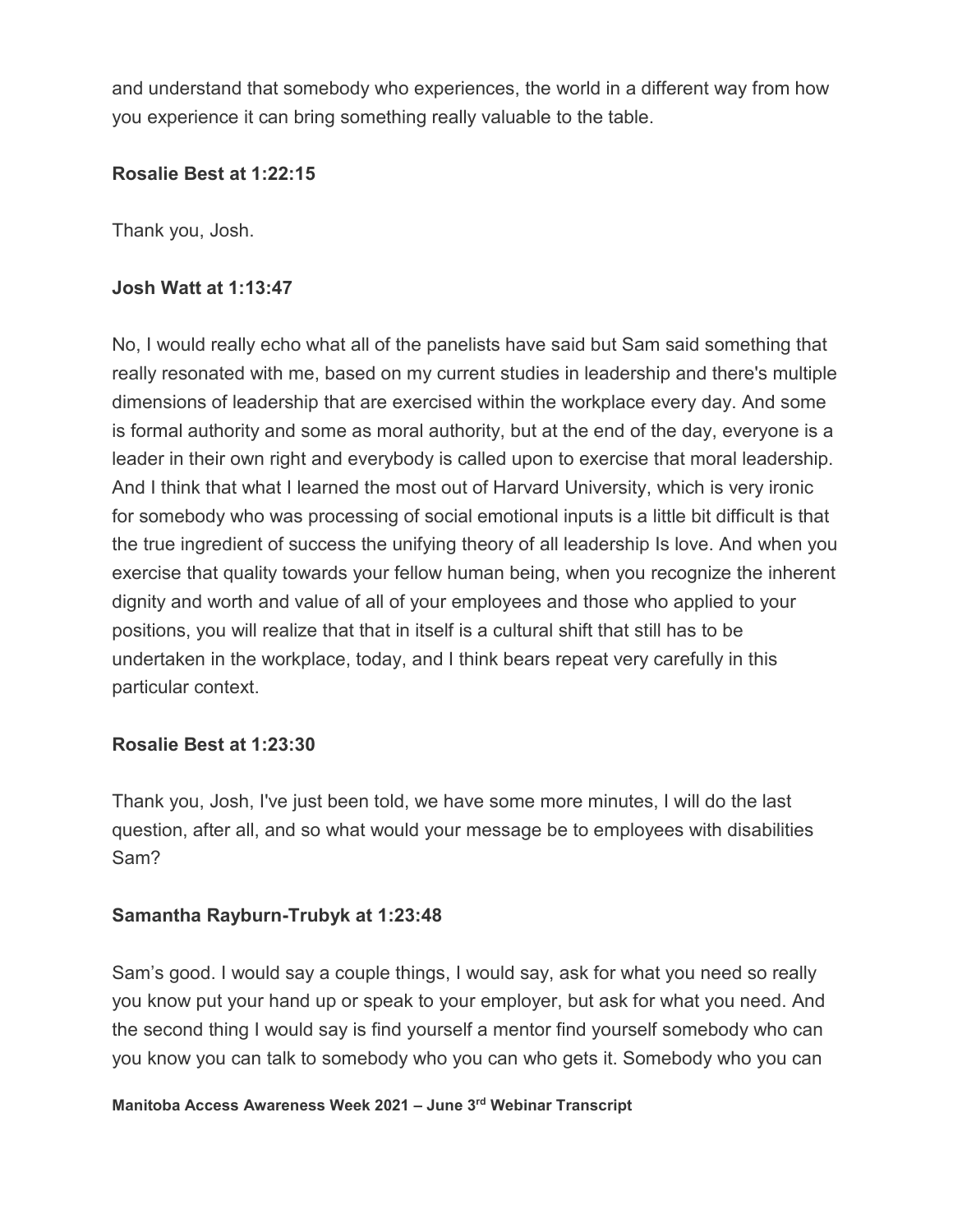share experiences with and get some guidance from but find yourself a mentor and they can help guide you through some of these situations that are a bit you know sticky for lack of a better word. So I think those would be the two things that I would say you know.

#### **Bill Tucker at 01:24:29**

My suggestion would be. Be brave. When I was first diagnosed, I was terrified it shocked me it frightened me people started to treat me differently, and so I started to shrink away from it cursing the disability being very, very upset and started eating starting to become depressed about it. I've learned that's just that's just a knee jerk reaction to it. Being brave standing up for yourself getting what you need to ask for is the best advice that I could give you you're not abnormal you're just other normal.

#### **Rosalie Best at 01:25:14**

Awesome Thank you and Erica.

## **Erika Rodeck at 01:25:17**

I would definitely echo what Sam and bill have both said about being assertive I know firsthand that it can be difficult. Especially if you're new in a position and you're trying to impress people and you are a little bit self conscious and you don't want to seem like you can't do your job, but the truth is that you'll be better at your job. If you have all the accommodations that you need so really get to a place where you can ask for that, and I know that it's hard for a lot of people with disabilities to get to a place where they feel comfortable with who they are, I know, for many people that can take years and I think that's totally understandable. However, I think that the more comfortable that you are with yourself and the more comfortable, you are. Accepting yourself and your disability and all of the other ways that you identify that's going to show outwardly and the more comfortable, you are with yourself, the more comfortable people will be around you.

#### **Rosalie Best at 01:26:09**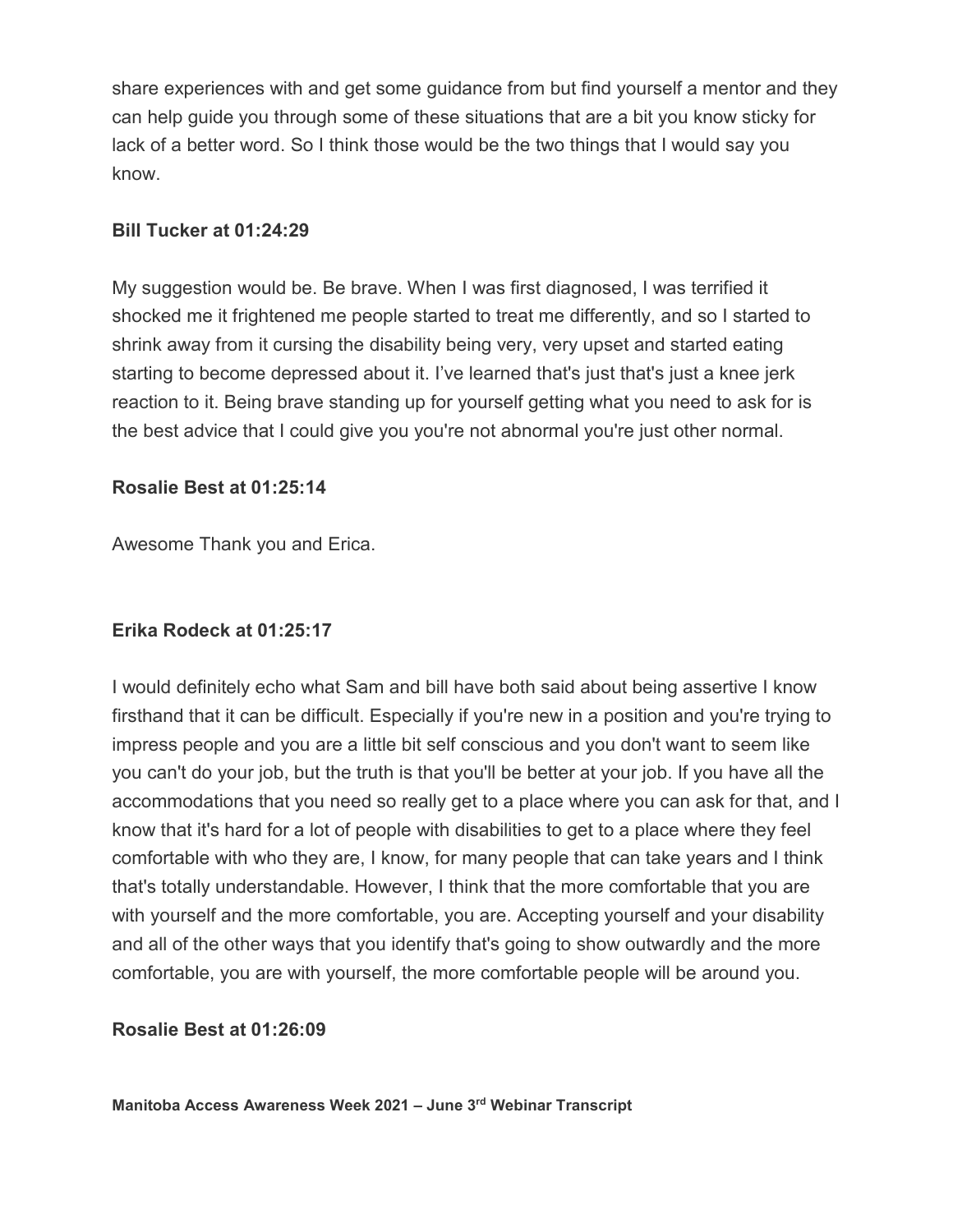Thank you, and finally Josh.

#### **Josh Watt at 01:26:12**

I would say, as somebody who's gone on 40 years now, without largely disclosing. The other abilities that I have certainly being assertive and speaking what your requirements and your needs might be is absolutely prime. I think that when you learn to communicate with others in a straightforward and frank manner that is to everyone's mutual interest then the workplaces enhanced and at you as an employee are enhanced as well by that so certainly I echo everything that Bill Erica and Sam have shared.

#### **Rosalie Best at 01:26:53**

Well, thank you so much for sharing and for being as I want to say, maybe quote unquote vulnerable with us, I know that it's important for people to hear our stories. And you know how important it is to have people with disabilities in the workplace, so with that being said, I'm going to pass it back over to you, oh sorry we're out of time, but I'm going to pass it over to you to, and thank you so much to our panelists.

## **Yutta Fricke (MAO) at 01:27:00**

Thank you. Yeah, it always seems when we have a panel we don't offer enough time but, you have shared your experiences and just as Rosalie said, have made yourself vulnerable and that's where we're learning happens, and I think in an event, where we start. We started today by expressing our grief and we ended by expressing that love is the answer. I think like what an amazing MAAW event that is and you know what my deep thanks to all of the panelists I, we have a couple of slides to go back to I know it we've just hit 3:31 and if we could go to the PowerPoint just so that we, we end the next slide please just with the Thank you that we want to say to all the people who participated. And just to remind you, I was looking at the chat line and so many people panelists know that there was a lot of expression of gratitude, for you, sharing your stories and giving those messages today. So, I know a lot of our audience today really appreciate that, if anybody has any questions and there is a number posted here again 204-945-7613 in Winnipeg. And please contact us or using the contact information on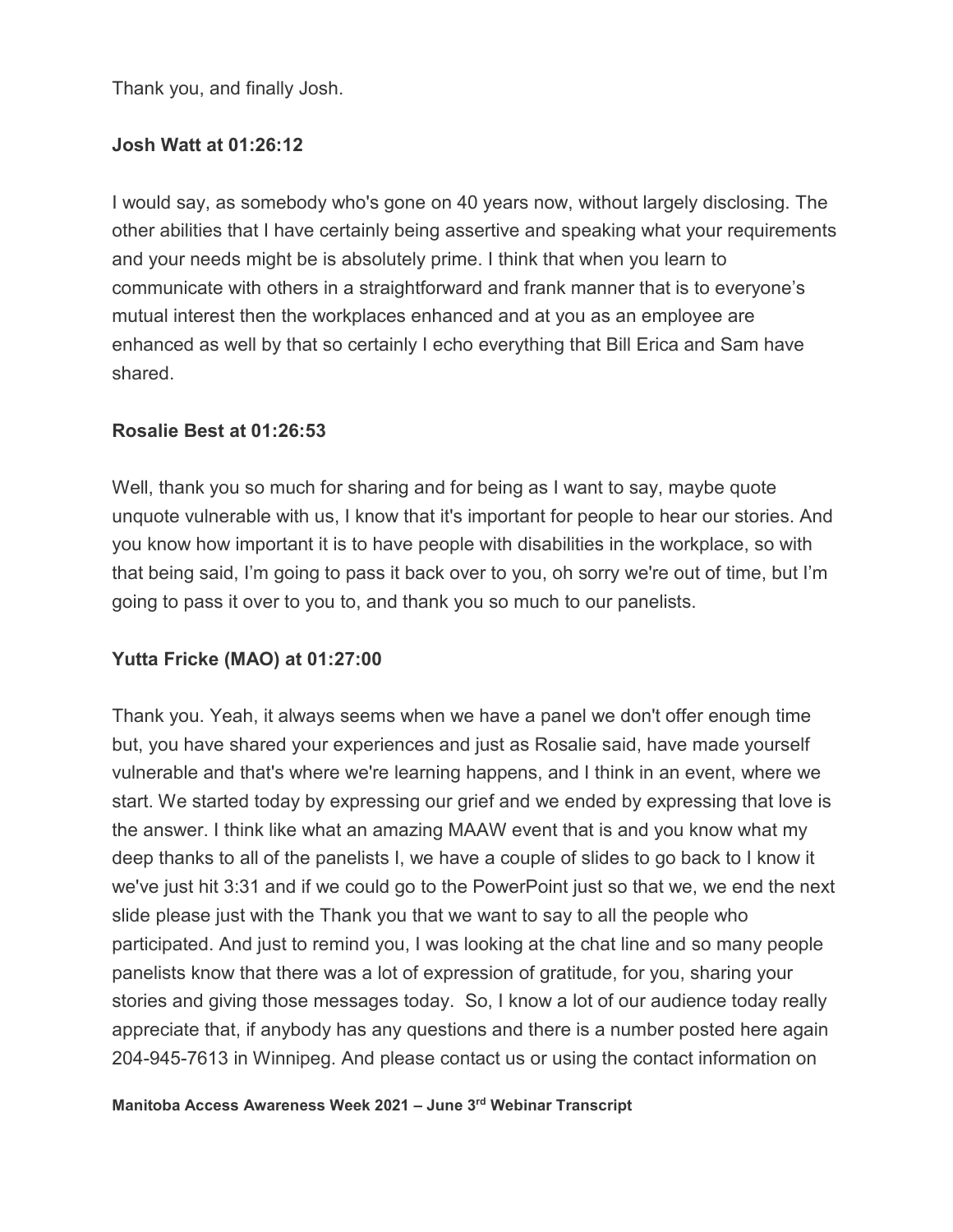accessibilityMB.ca which we provided earlier, and we can also provide you information about MLPD that actually gives workshops regularly, and whereas you know we're really pleased to share our tools and our online learning we provide that at the Manitoba Accessibility Office as a base.

You know today from having heard the voices of people living with these experiences and facing barriers, that nothing replaces that and nor does really legislation. I always think that the best move ever in Manitoba and across the country is to have inclusive classrooms. When you know that there's diversity in our community, and that we are a community, that's even be moved from your heart and what we always say is that attitude is the biggest barrier so break that one down and we will have an inclusive society. I have a last slide just to thank some folks. So I want to thank by name or excellent panelists and our keynote speaker, who was Yazmine Laroche.

Our facilitator today was Rosalie Best. And our panelists were Bill Tucker, Erika Rodeck, Josh Watt, Samantha Rayburn. The combination of your comments, was excellent, thank you also to the ASL interpreters, who always does such a great job for us.

Right I actually told the ASL interpreters, I will not read this long list, but you can see how many different organizations and if you can't see it the slide will be provided later we have 14 organizations that participate in the Manitoba accessibility advisory network that supports those of us in our office with their opinions insights. Promoting our events so we truly appreciate that and just to let all of you know, will that whereas our event today's over Manitoba Accessibility Awareness Week is a full week and you can also visit our website again accessibilityMB.ca to access the social media toolkit or visit Facebook or Twitter page of the Manitoba government or one of our partners and just keep this conversation going, we often started with accessibility means you know it to each person.

I think, to all amount of tokens not people who identify accessibility means something else, so, so please engage let everybody know that In the end, it's a majority of people that I think it's everyone who needs accessibility. At least some of the time, if not all the time and aging into disabilities is the good news story.